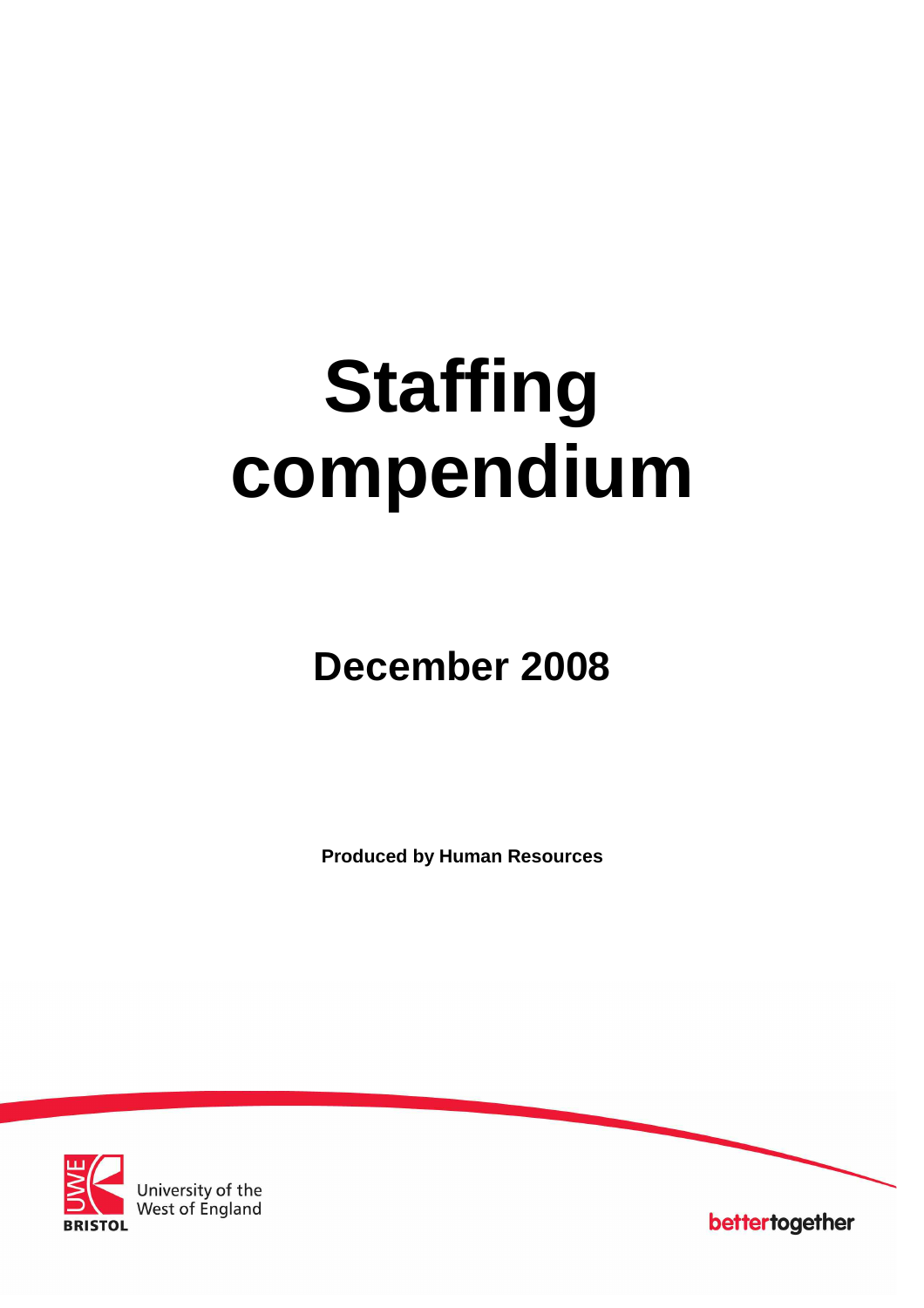# **Introduction**

This is the first annual staffing compendium to be produced for the University.

This compendium replaces and improves upon data analyses that have previously been prepared for Board of Governors' committees and other management groups.

Data is based on that held in the University's HR/Payroll System (SAP). This database is populated from data supplied by employees on their application for employment form and from data supplied by employees in response to subsequent data surveys. The latest data survey was carried out in November 2008 and this survey collected an expanded range of equality and diversity information.

Around 50% of staff responded to the latest survey. For those staff who did not respond to the survey the equality and diversity data already held in SAP has been carried forward and used for this analysis.

I hope this compendium will be useful and informative in understanding the current workforce profile of the University, and highlighting areas where we need to make improvements.

We plan to expand the content of the staffing compendium for future years, to show more trend data, and to include relevant external benchmarking data where this is available.

If you have any ideas for how the compendium might be improved or have any queries relating to the data and its analysis then please contact Lesley Donnithorne in the Systems Administration Team (Lesley2.Donnithorne@uwe.ac.uk) or Angeline Carrozza in the Equality and Diversity Unit (Angeline.Carrozza@uwe.ac.uk ) within Human Resources.

Ian Apperley HR Director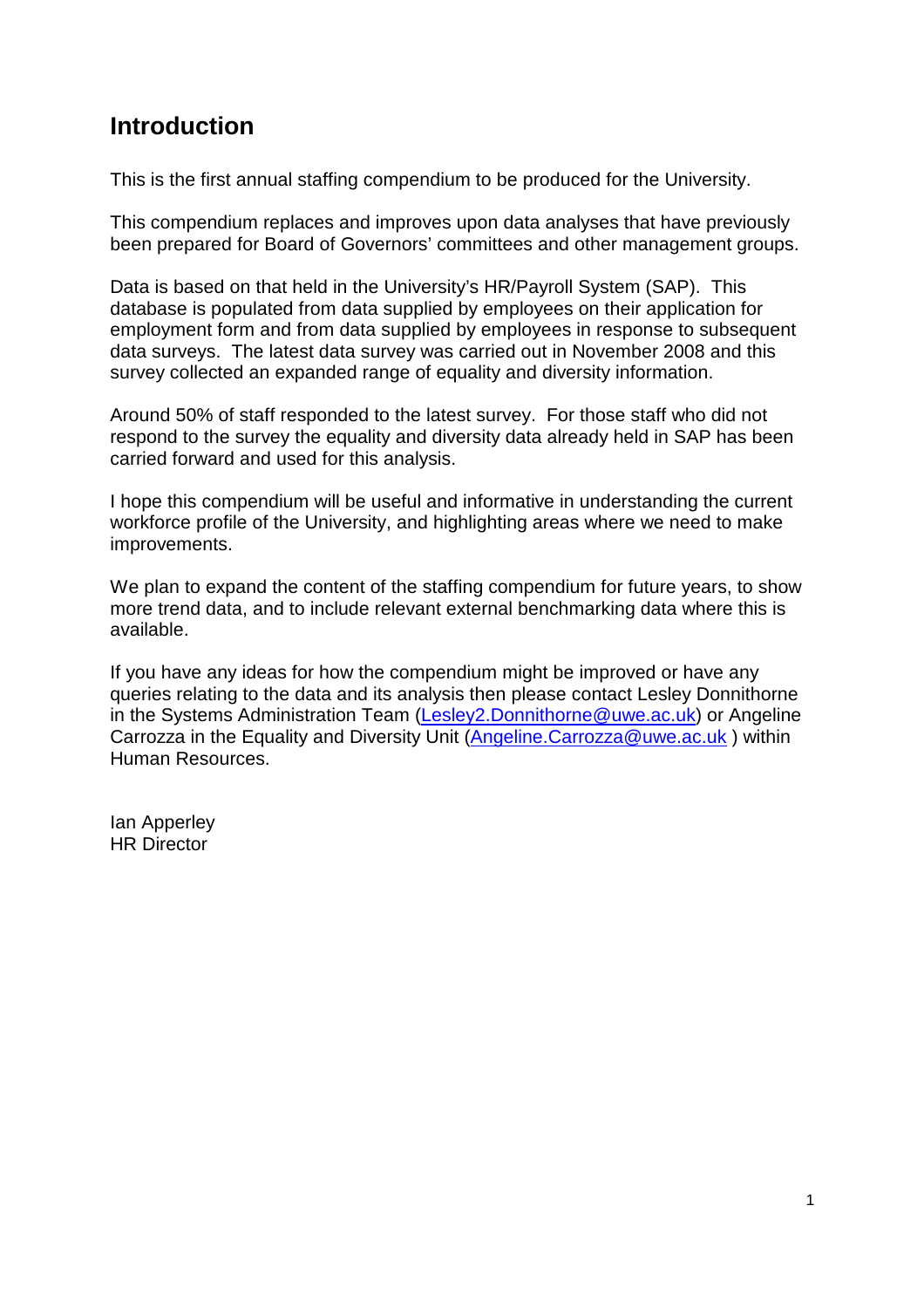# **Index**

# **Section 1 – Staff employment**

- TABLE 1 STAFF IN POST
- TABLE 2 GENDER/ ETHNICITY/ DISABILITY ANALYSIS BY EMPLOYEE GROUP AND GRADE
- TABLE 3 AGE ANALYSIS
- TABLE 4 SEXUAL ORIENTATION ANALYSIS
- TABLE 5 RELIGION AND BELIEF ANALYSIS
- TABLE 6 ETHNIC ORIGIN ANALYSIS
- **Section 2 – Staff recruitment**
- TABLE 7 STAFF RECRUITMENT ANALYSIS
- TABLE 8 RECRUITMENT TO THE TEMPORARY STAFF UNIT BANK

# **Section 3 – Leavers**

- TABLE 9 ANALYSIS OF LEAVERS
- TABLE 10 REASONS FOR LEAVING
- **Section 4 – Staff development and career progression**
- TABLE 11 INTERNAL TRAINING COURSE ATTENDANCES
- TABLE 12 CAREER PROGRESSION ANALYSIS
- TABLE 13 ANALYSIS OF TYPES OF CAREER PROGRESSION
- **Section 5 – Formal procedures**
- TABLE 14 STAFF GRIEVANCES
- TABLE 15 STAFF DISCIPLINARY CASES
- **Section 6 – Sickness absence**
- TABLE 16 SICKNESS RATES
- TABLE 17 REASONS FOR SICKNESS ABSENCE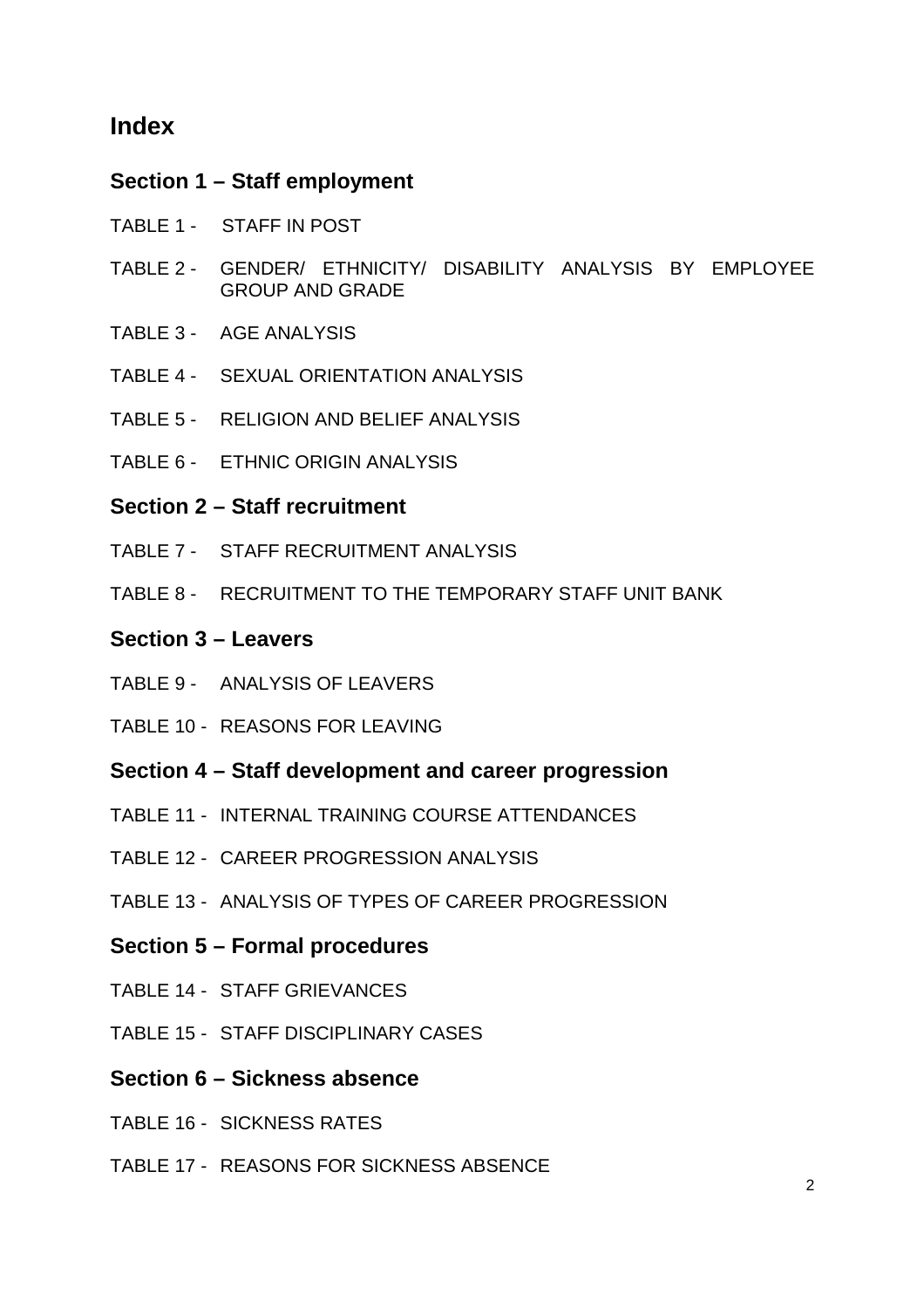# **Section 1 – Staff employment**

| <b>FACULTY/SERVICE</b>            | <b>HEADS</b>            | <b>FTE</b>     | <b>HEADS 2007</b> | <b>FTE 2007</b> |
|-----------------------------------|-------------------------|----------------|-------------------|-----------------|
| <b>Bristol Business School</b>    | 188                     | 170            |                   |                 |
| <b>Creative Arts</b>              | 234                     | 190            |                   |                 |
| Environment & Technology          | 463                     | 432            |                   |                 |
| <b>Health &amp; Life Sciences</b> | 558                     | 494            |                   |                 |
| Social Sciences & Humanities      | 396                     | 365            |                   |                 |
| <b>FACULTY TOTALS</b>             | 1839                    | 1651           | 1856              | 1680            |
| <b>Academic Registry</b>          | 43                      | 39             |                   |                 |
| Admissions & International Rct.   | 30                      | 27             |                   |                 |
| <b>Centre for Performing Arts</b> | $\overline{3}$          | $\overline{3}$ |                   |                 |
| Directorate                       | 20                      | 20             |                   |                 |
| Dean of Students                  | $\overline{\mathbf{4}}$ | $\overline{4}$ |                   |                 |
| <b>Facilities</b>                 | 445                     | 340            |                   |                 |
| Finance                           | 58                      | 53             |                   |                 |
| <b>Human Resources</b>            | 50                      | 45             |                   |                 |
| <b>IT Services</b>                | 124                     | 117            |                   |                 |
| <b>Library Services</b>           | 152                     | 120            |                   |                 |
| Marketing & Communications        | 24                      | 21             |                   |                 |
| <b>Outreach Centre</b>            | 10                      | $\overline{9}$ |                   |                 |
| Planning & Business Intelligence  | $\overline{\mathbf{4}}$ | $\overline{4}$ |                   |                 |
| Research, Business & Innovation   | 49                      | 42             |                   |                 |
| Secretariat                       | $\overline{4}$          | $\overline{4}$ |                   |                 |
| <b>Student Services</b>           | 60                      | 51             |                   |                 |
| <b>SERVICE TOTALS</b>             | 1080                    | 901            | 1067              | 897             |
| <b>SUB TOTAL</b>                  | 2919                    | 2552           | 2923              | 2577            |
| Hourly paid lecturers             | 472                     | $113*$         | 484               | $149*$          |
| Temporary staff (in assignment)   | 273                     | 163            | 262               | 163             |
| <b>ALL STAFF</b>                  | 3664                    | 2828           | 3669              | 2895            |

### TABLE 1 – STAFF IN POST AT 31/12/2008

Staffing is currently distributed 65% to Faculties and 35% to Services, and this is largely unchanged compared to 2007.

\* HPL full time equivalent (FTE) relates to the total for the previous academic year.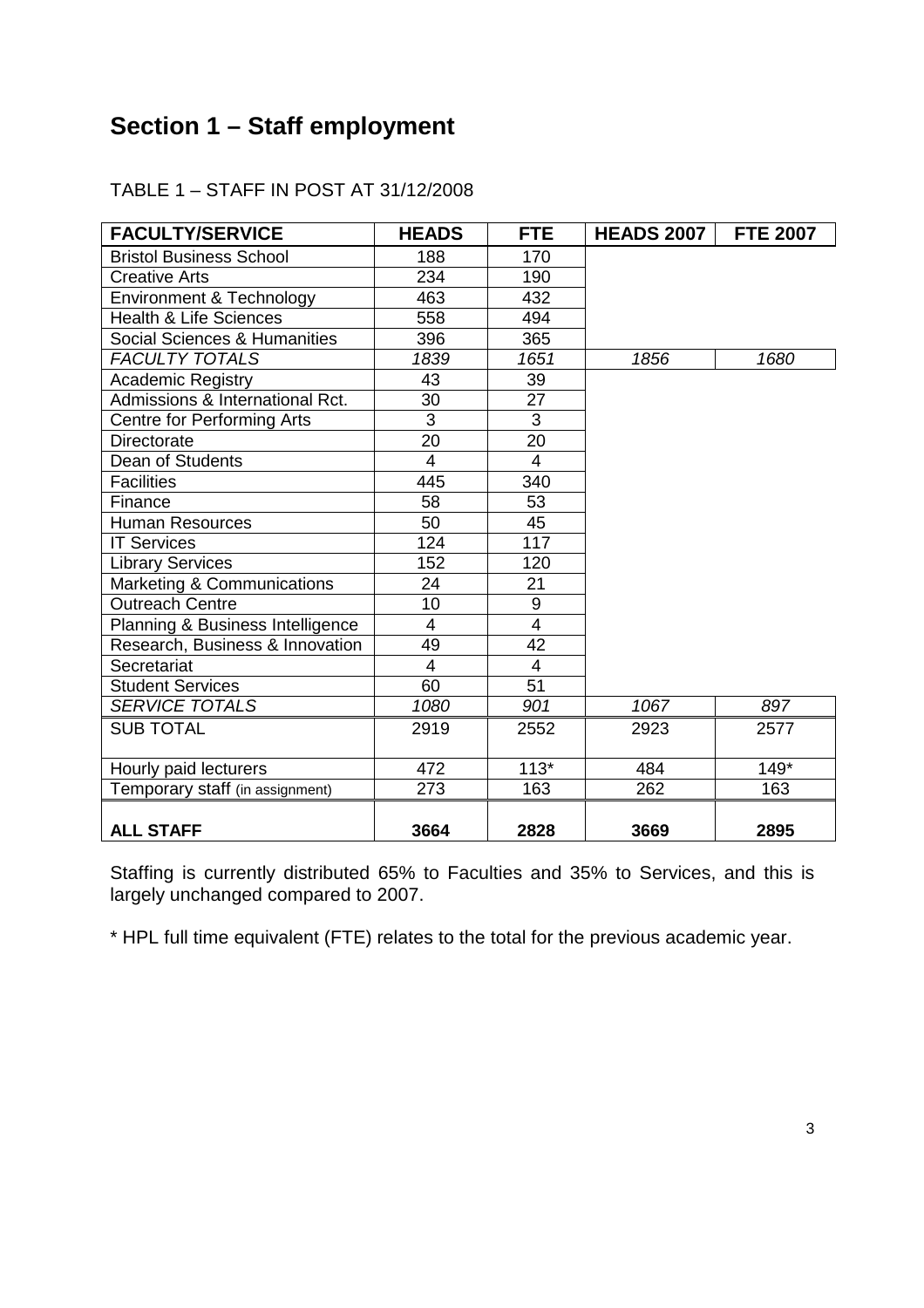### TABLE 2 – GENDER /ETHNICITY /DISABILITY ANALYSIS BY EMPLOYEE GROUP AND GRADE

| <b>EMPLOYEE</b> | <b>YEA</b> | <b>ALL</b> |     | <b>MALE</b>   |     | <b>FEMALE</b> |                         | <b>BME</b>    |     | <b>WHITE</b>             |                | <b>ETHNICITY</b>         |                  | <b>DISABLED</b> |     | <b>NOT</b>       |                | <b>DISABILITY</b>           |
|-----------------|------------|------------|-----|---------------|-----|---------------|-------------------------|---------------|-----|--------------------------|----------------|--------------------------|------------------|-----------------|-----|------------------|----------------|-----------------------------|
| <b>GROUP/</b>   | R          |            |     |               |     |               |                         |               |     |                          |                | <b>NOT</b>               |                  |                 |     | <b>DISABLED*</b> |                | <b>NOT</b><br><b>KNOWN*</b> |
| <b>GRADE</b>    |            |            |     |               |     |               |                         |               |     |                          |                | <b>KNOWN</b>             |                  |                 |     |                  |                |                             |
|                 |            | No.        | No. | $\frac{9}{6}$ | No. | $\frac{9}{6}$ | No.                     | $\frac{9}{6}$ | No. | $\overline{\frac{9}{6}}$ | <b>No</b>      | $\overline{\frac{9}{6}}$ | <b>No</b>        | $\frac{9}{6}$   | No. | $\frac{1}{2}$    | <b>No</b>      | $\frac{1}{2}$               |
| Senior          |            |            |     |               |     |               |                         |               |     |                          |                |                          |                  |                 |     |                  |                |                             |
| Management      | 2008       | 62         | 45  | 73%           | 17  | 27%           | $\pmb{0}$               | 0%            | 61  | 98.4%                    | $\mathbf{1}$   | 1.6%                     | 5                | 8.1%            | 55  | 88.7%            | $\overline{2}$ | 3.2%                        |
|                 | 2007       | 56         | 41  | 73%           | 15  | 27%           | 0                       | 0%            |     |                          |                |                          | $\overline{2}$   | 3.8%            |     |                  |                |                             |
|                 | 2003       | 55         | 40  | 73%           | 15  | 27%           | $\overline{2}$          | 3.6%          |     |                          |                |                          | 3                | 5.5%            |     |                  |                |                             |
|                 | 1998       | 55         | 42  | 76%           | 13  | 24%           | $\pmb{0}$               | 0%            |     |                          |                |                          | $\pmb{0}$        | 0%              |     |                  |                |                             |
|                 | 1993       | 50         | 42  | 84%           | 8   | 16%           | $\overline{0}$          | 0%            |     |                          |                |                          | $\mathbf 1$      | 2%              |     |                  |                |                             |
| Academic        |            |            |     |               |     |               |                         |               |     |                          |                |                          |                  |                 |     |                  |                |                             |
| Grade J         | 2008       | 134        | 87  | 65%           | 47  | 35%           | 6                       | 4.5%          | 125 | 93.3%                    | 3              | 2.2%                     | 3                | 2.2%            | 127 | 94.8%            | $\overline{4}$ | 3.0%                        |
|                 | 2007       | 80         | 58  | 73%           | 22  | 27%           | 5                       | 6.0%          |     |                          |                |                          | $\mathbf 1$      | 1.3%            |     |                  |                |                             |
|                 | 2003       | 50         | 39  | 78%           | 11  | 22%           | 3                       | 6.0%          |     |                          |                |                          | $\mathbf 0$      | 0%              |     |                  |                |                             |
|                 |            |            |     |               |     |               |                         |               |     |                          |                |                          |                  |                 |     |                  |                |                             |
| Grade I         | 2008       | 209        | 112 | 54%           | 97  | 46%           | 16                      | 7.7%          | 189 | 90.4%                    | $\overline{4}$ | 1.9%                     | 5                | 2.4%            | 196 | 93.8%            | 8              | 3.8%                        |
|                 | 2007       | 201        | 127 | 63%           | 74  | 37%           | 12                      | 6.0%          |     |                          |                |                          | $\overline{2}$   | 1.0%            |     |                  |                |                             |
|                 | 2003       | 184        | 125 | 68%           | 59  | 32%           | 12                      | 6.5%          |     |                          |                |                          | 5                | 2.7%            |     |                  |                |                             |
|                 | 1998       | 199        | 149 | 75%           | 50  | 25%           | $\overline{7}$          | 3.5%          |     |                          |                |                          | $\boldsymbol{0}$ | 0%              |     |                  |                |                             |
|                 | 1993       | 179        | 145 | 81%           | 34  | 19%           | 5                       | 2.8%          |     |                          |                |                          | 0                | 0%              |     |                  |                |                             |
| Grade H         | 2008       | 730        | 352 | 48%           | 378 | 52%           | 44                      | 6.0%          | 664 | 91.0%                    | 22             | 3.0%                     | 26               | 3.6%            | 677 | 92.7%            | 27             | 3.7%                        |
|                 | 2007       | 736        | 349 | 47%           | 387 | 53%           | 37                      | 5.0%          |     |                          |                |                          | 17               | 2.3%            |     |                  |                |                             |
|                 | 2003       | 613        | 312 | 51%           | 301 | 49%           | 27                      | 4.4%          |     |                          |                |                          | 13               | 2.1%            |     |                  |                |                             |
|                 | 1998       | 614        | 325 | 53%           | 289 | 47%           | 18                      | 2.9%          |     |                          |                |                          | 6                | 1.0%            |     |                  |                |                             |
|                 | 1993       | 476        | 310 | 65%           | 166 | 35%           | 9                       | 1.9%          |     |                          |                |                          | $\overline{4}$   | 0.8%            |     |                  |                |                             |
|                 |            |            |     |               |     |               |                         |               |     |                          |                |                          |                  |                 |     |                  |                |                             |
| Grade G         | 2008       | 45         | 19  | 42%           | 26  | 58%           | 5                       | 11.1%         | 36  | 80.0%                    | $\overline{4}$ | 8.9%                     | $\mathbf 1$      | 2.2%            | 44  | 97.8%            | $\mathbf 0$    | 0%                          |
|                 | 2007       | 58         | 27  | 47%           | 31  | 53%           | $\overline{\mathbf{4}}$ | 6.9%          |     |                          |                |                          | $\mathbf 0$      | 0%              |     |                  |                |                             |
|                 | 2003       | 88         | 39  | 44%           | 49  | 56%           | 8                       | 9.1%          |     |                          |                |                          | $\overline{1}$   | 1.1%            |     |                  |                |                             |
|                 | 1998       | 106        | 57  | 54%           | 49  | 46%           | $\overline{\mathbf{4}}$ | 3.8%          |     |                          |                |                          | $\mathbf 0$      | 0%              |     |                  |                |                             |
|                 | 1993       | 103        | 52  | 50%           | 51  | 50%           | 3                       | 2.9%          |     |                          |                |                          | $\overline{2}$   | 1.9%            |     |                  |                |                             |
|                 |            |            |     |               |     |               |                         |               |     |                          |                |                          |                  |                 |     |                  |                |                             |

4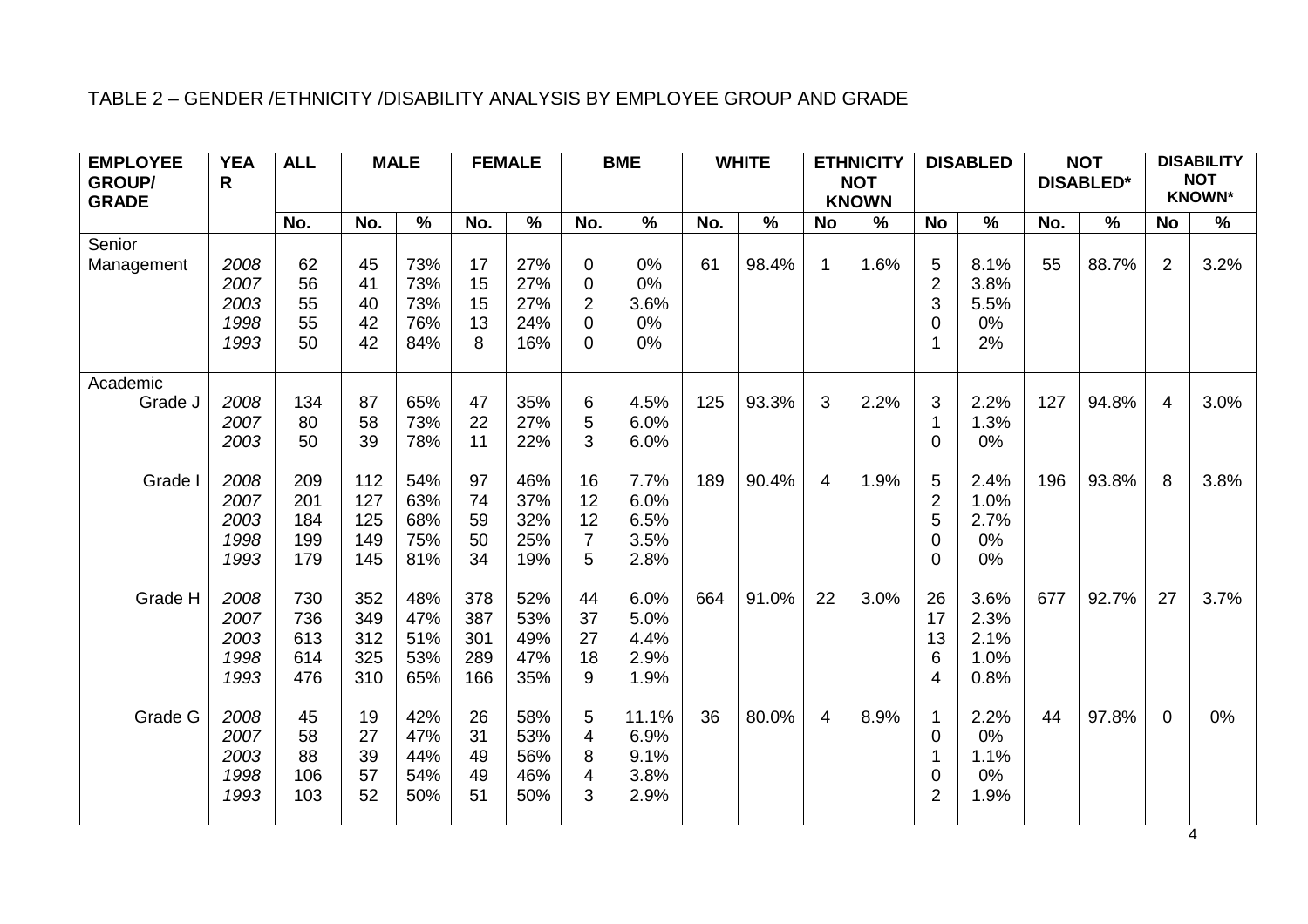| <b>EMPLOYEE</b>    | <b>YEAR</b>  | <b>ALL</b> |          | <b>MALE</b>   | <b>FEMALE</b>       |            |                            | <b>BME</b>    |     | <b>WHITE</b> |                | <b>ETHNICITY</b> |                   | <b>DISABLED</b> |     | <b>NOT</b>       |                | <b>DISABILITY</b> |
|--------------------|--------------|------------|----------|---------------|---------------------|------------|----------------------------|---------------|-----|--------------|----------------|------------------|-------------------|-----------------|-----|------------------|----------------|-------------------|
| <b>GROUP/</b>      |              |            |          |               |                     |            |                            |               |     |              |                | <b>NOT</b>       |                   |                 |     | <b>DISABLED*</b> |                | <b>NOT</b>        |
| <b>GRADE</b>       |              |            |          |               |                     |            |                            |               |     |              |                | <b>KNOWN</b>     |                   |                 |     |                  |                | <b>KNOWN*</b>     |
|                    |              | No.        | No.      | $\frac{9}{6}$ | No.                 | $\%$       | No.                        | $\frac{0}{0}$ | No. | $\%$         | No.            | $\frac{0}{0}$    | <b>No</b>         | $\%$            | No. | $\%$             | No.            | $\%$              |
| <b>Hourly Paid</b> |              |            |          |               |                     |            |                            |               |     |              |                |                  |                   |                 |     |                  |                |                   |
| Lecturers          | 2008         | 472        | 189      | 40%           | 283                 | 60%        | 38                         | 8.1%          | 367 | 77.7%        | 67             | 14.2%            | 19                | 4.0%            | 432 | 91.5%            | 21             | 4.4%              |
|                    |              |            |          |               |                     |            |                            |               |     |              |                |                  |                   |                 |     |                  |                |                   |
| Research           |              |            |          |               |                     |            |                            |               |     |              |                |                  |                   |                 |     |                  |                |                   |
| Grade H            | 2008         | 28         | 20       | 71%           | 8                   | 29%        | 3                          | 10.7%         | 25  | 89.3%        | $\mathbf 0$    | 0%               | $\mathbf 0$       | 0%              | 26  | 92.9%            | $\overline{2}$ | 7.1%              |
|                    | 2007         | 31         | 21<br>14 | 68%           | 10                  | 32%        | $\overline{2}$             | 6.5%          |     |              |                |                  | $\overline{0}$    | 0%              |     |                  |                |                   |
|                    | 2003<br>1999 | 17<br>13   | 11       | 82%<br>85%    | 3<br>$\overline{2}$ | 18%<br>15% | $\mathbf 0$<br>$\mathbf 0$ | 0%<br>0%      |     |              |                |                  | $\mathbf{1}$<br>0 | 5.9%<br>0%      |     |                  |                |                   |
|                    |              |            |          |               |                     |            |                            |               |     |              |                |                  |                   |                 |     |                  |                |                   |
| Grade F&G          | 2008         | 100        | 50       | 50%           | 50                  | 50%        | 17                         | 17.0%         | 81  | 81.0%        | $\overline{2}$ | 2.0%             | 5                 | 5.0%            | 93  | 93.0%            | $\overline{2}$ | 2.0%              |
|                    | 2007         | 100        | 48       | 48%           | 52                  | 52%        | 13                         | 13.0%         |     |              |                |                  | $\mathbf 1$       | 1.0%            |     |                  |                |                   |
|                    | 2003         | 98         | 51       | 52%           | 47                  | 48%        | 14                         | 14.3%         |     |              |                |                  | 0                 | 0%              |     |                  |                |                   |
|                    | 1998         | 79         | 52       | 66%           | 27                  | 34%        | $\overline{7}$             | 8.9%          |     |              |                |                  | $\mathbf{1}$      | 1.3%            |     |                  |                |                   |
|                    | 1993         | 59         | 34       | 58%           | 25                  | 42%        | $\overline{7}$             | 11.9%         |     |              |                |                  | $\mathbf{1}$      | 1.7%            |     |                  |                |                   |
|                    |              |            |          |               |                     |            |                            |               |     |              |                |                  |                   |                 |     |                  |                |                   |
| Admin & Prof       |              |            |          |               |                     |            |                            |               |     |              |                |                  |                   |                 |     |                  |                |                   |
| G & above          | 2008         | 282        | 121      | 43%           | 161                 | 57%        | 11                         | 3.9%          | 266 | 94.3%        | 5              | 1.8%             | 15                | 5.3%            | 258 | 91.5%            | 9              | 3.2%              |
|                    | 2007         | 179        | 91       | 51%           | 88                  | 49%        |                            |               |     |              |                |                  |                   |                 |     |                  |                |                   |
| Grade A to F       | 2008         | 800        | 169      | 21%           | 631                 | 79%        | 43                         | 5.4%          | 744 | 93.0%        | 13             | 1.6%             | 44                | 5.5%            | 716 | 89.5%            | 40             | 5.0%              |
|                    | 2007         | 881        | 181      | 21%           | 700                 | 79%        |                            |               |     |              |                |                  |                   |                 |     |                  |                |                   |
|                    |              |            |          |               |                     |            |                            |               |     |              |                |                  |                   |                 |     |                  |                |                   |
| Technical          |              |            |          |               |                     |            |                            |               |     |              |                |                  |                   |                 |     |                  |                |                   |
| G & above          | 2008         | 70         | 55       | 79%           | 15                  | 21%        | $\overline{2}$             | 2.9%          | 64  | 91.4%        | $\overline{4}$ | 5.7%             | $\mathbf 0$       | 0%              | 69  | 98.6%            | $\mathbf{1}$   | 1.4%              |
|                    | 2007         | 26         | 24       | 92%           | $\overline{2}$      | 7%         |                            |               |     |              |                |                  |                   |                 |     |                  |                |                   |
|                    |              |            |          |               |                     |            |                            |               |     |              |                |                  |                   |                 |     |                  |                |                   |
| Grade A to F       | 2008         | 202        | 131      | 65%           | 71                  | 35%        | 10                         | 5.0%          | 168 | 83.2%        | 24             | 11.9%            | 9                 | 4.5%            | 188 | 93.1%            | 5              | 2.4%              |
|                    | 2007         | 184        | 140      | 76%           | 44                  | 24%        |                            |               |     |              |                |                  |                   |                 |     |                  |                |                   |
|                    |              |            |          |               |                     |            |                            |               |     |              |                |                  |                   |                 |     |                  |                |                   |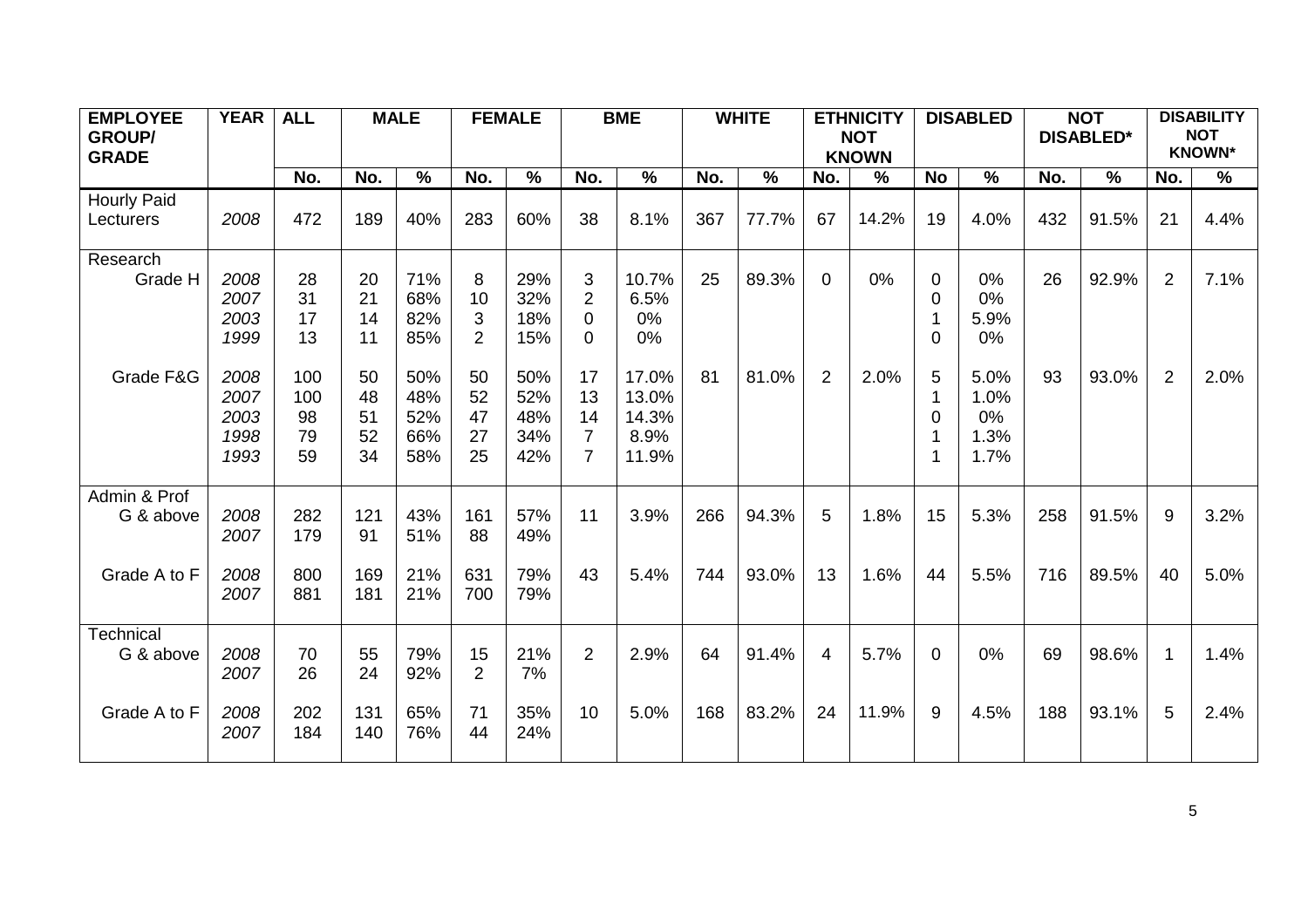| <b>EMPLOYEE</b><br><b>GROUP/</b> | <b>YEAR</b> | <b>ALL</b> |      | <b>MALE</b>              |      | <b>FEMALE</b> |                | <b>BME</b>    |      | <b>WHITE</b>  |     | <b>ETHNICITY</b><br><b>NOT</b> |                | <b>DISABLED</b>          |      | <b>NOT</b><br><b>DISABLED*</b> |     | <b>DISABILITY</b><br><b>NOT</b> |
|----------------------------------|-------------|------------|------|--------------------------|------|---------------|----------------|---------------|------|---------------|-----|--------------------------------|----------------|--------------------------|------|--------------------------------|-----|---------------------------------|
| <b>GRADE</b>                     |             |            |      |                          |      |               |                |               |      |               |     | <b>KNOWN</b>                   |                |                          |      |                                |     | <b>KNOWN*</b>                   |
|                                  |             | No.        | No.  | $\overline{\frac{9}{6}}$ | No.  | $\frac{0}{0}$ | No.            | $\frac{0}{0}$ | No.  | $\frac{0}{0}$ | No. | $\frac{0}{0}$                  | No.            | $\overline{\frac{9}{6}}$ | No.  | $\frac{0}{0}$                  | No. | $\%$                            |
| Manual                           |             |            |      |                          |      |               |                |               |      |               |     |                                |                |                          |      |                                |     |                                 |
| Grade C to E                     | 2008        | 88         | 67   | 76%                      | 21   | 24%           | 3              | 3.4%          | 82   | 93.2%         | 3   | 3.4%                           | $\overline{7}$ | 8.0%                     | 78   | 88.6%                          | 3   | 3.4%                            |
|                                  | 2007        | 94         | 78   | 83%                      | 16   | 17%           | 2              | 2.1%          |      |               |     |                                | $\overline{2}$ | 2.1%                     |      |                                |     |                                 |
|                                  | 2003        | 97         | 68   | 70%                      | 29   | 30%           | $\overline{2}$ | 2.1%          |      |               |     |                                | $\overline{2}$ | 2.1%                     |      |                                |     |                                 |
|                                  | 1998        | 96         | 76   | 79%                      | 20   | 21%           | 0              | 0%            |      |               |     |                                |                | 1.0%                     |      |                                |     |                                 |
|                                  | 1993        | 70         | 61   | 87%                      | 9    | 13%           | 0              | $0\%$         |      |               |     |                                | $\overline{2}$ | 2.9%                     |      |                                |     |                                 |
|                                  |             |            |      |                          |      |               |                |               |      |               |     |                                |                |                          |      |                                |     |                                 |
| Grade A&B                        | 2008        | 169        | 50   | 30%                      | 119  | 70%           | 12             | 7.1%          | 149  | 88.2%         | 8   | 4.7%                           | 12             | 7.1%                     | 143  | 84.6%                          | 14  | 8.3%                            |
|                                  | 2007        | 199        | 57   | 29%                      | 142  | 71%           | 19             | 9.6%          |      |               |     |                                | 3              | 1.5%                     |      |                                |     |                                 |
|                                  | 2003        | 245        | 63   | 26%                      | 182  | 74%           | 14             | 5.7%          |      |               |     |                                | $\overline{2}$ | 0.8%                     |      |                                |     |                                 |
|                                  | 1998        | 291        | 74   | 25%                      | 217  | 75%           | 2              | 0.7%          |      |               |     |                                | 0              | 0%                       |      |                                |     |                                 |
|                                  | 1993        | 281        | 67   | 24%                      | 214  | 76%           | 8              | 2.9%          |      |               |     |                                | 0              | 0%                       |      |                                |     |                                 |
|                                  |             |            |      |                          |      |               |                |               |      |               |     |                                |                |                          |      |                                |     |                                 |
| <b>TSU Temps</b>                 | 2008        | 324        | 103  | 32%                      | 221  | 68%           | 23             | 7.1%          | 269  | 83.0%         | 32  | 9.9%                           | $9\,$          | 2.8%                     | 300  | 92.6%                          | 15  | 4.6%                            |
|                                  |             |            |      |                          |      |               |                |               |      |               |     |                                |                |                          |      |                                |     |                                 |
| <b>ALL STAFF</b>                 |             |            |      |                          |      |               |                |               |      |               |     |                                |                |                          |      |                                |     |                                 |
| (excluding                       | 2008        | 2919       | 1278 | 44%                      | 1641 | 56%           | 172            | 5.9%          | 2654 | 90.9%         | 93  | 3.2%                           | 132            | 4.5%                     | 2670 | 91.4%                          | 117 | 4.0%                            |
| HPLs &TSU)                       | 2007        | 2825       | 1242 | 44%                      | 1583 | 56%           | 145            | 5.1%          | 2609 | 92.3%         | 71  | 2.6%                           | 54             | 1.9%                     |      |                                |     |                                 |
|                                  | 2003        | 2545       | 1117 | 44%                      | 1428 | 56%           | 122            | 4.8%          | 2252 | 88.5%         | 171 | 6.7%                           | 49             | 1.9%                     |      |                                |     |                                 |
|                                  | 1998        | 2397       | 1067 | 45%                      | 1330 | 55%           | 65             | 2.7%          | 1974 | 82.4%         | 358 | 14.9%                          | 17             | 0.7%                     |      |                                |     |                                 |
|                                  | 1993        | 2051       | 980  | 48%                      | 1071 | 52%           | 53             | 2.6%          | 1712 | 83.5%         | 286 | 13.9%                          | 14             | 0.7%                     |      |                                |     |                                 |
|                                  |             |            |      |                          |      |               |                |               |      |               |     |                                |                |                          |      |                                |     |                                 |
| <b>ALL STAFF</b>                 | 2008        | 3715       | 1570 | 42%                      | 2145 | 58%           | 233            | 6.3%          | 3290 | 88.6%         | 192 | 5.1%                           | 160            | 4.3%                     | 3402 | 91.6%                          | 153 | 4.1%                            |

The 2008 equality and diversity monitoring survey confirmed increases in the proportion of BME and disabled staff. The overall male/female ratio remains stable, but there have been increases in the proportion of women in the senior academic grades (I and J) following appointments made to new faculty structures in the summer of 2008. The proportion of women in senior admin/ professional, technical and manual grades has also increased significantly following the implementation of the Pay Equality Project in January 2008. \* Figures for "Not Disabled" include Not Knowns for staff who did not respond to the survey. The "Disability Not Known" figure is the number of staff that responded to the survey but preferred not to provide information about disability. <sup>6</sup>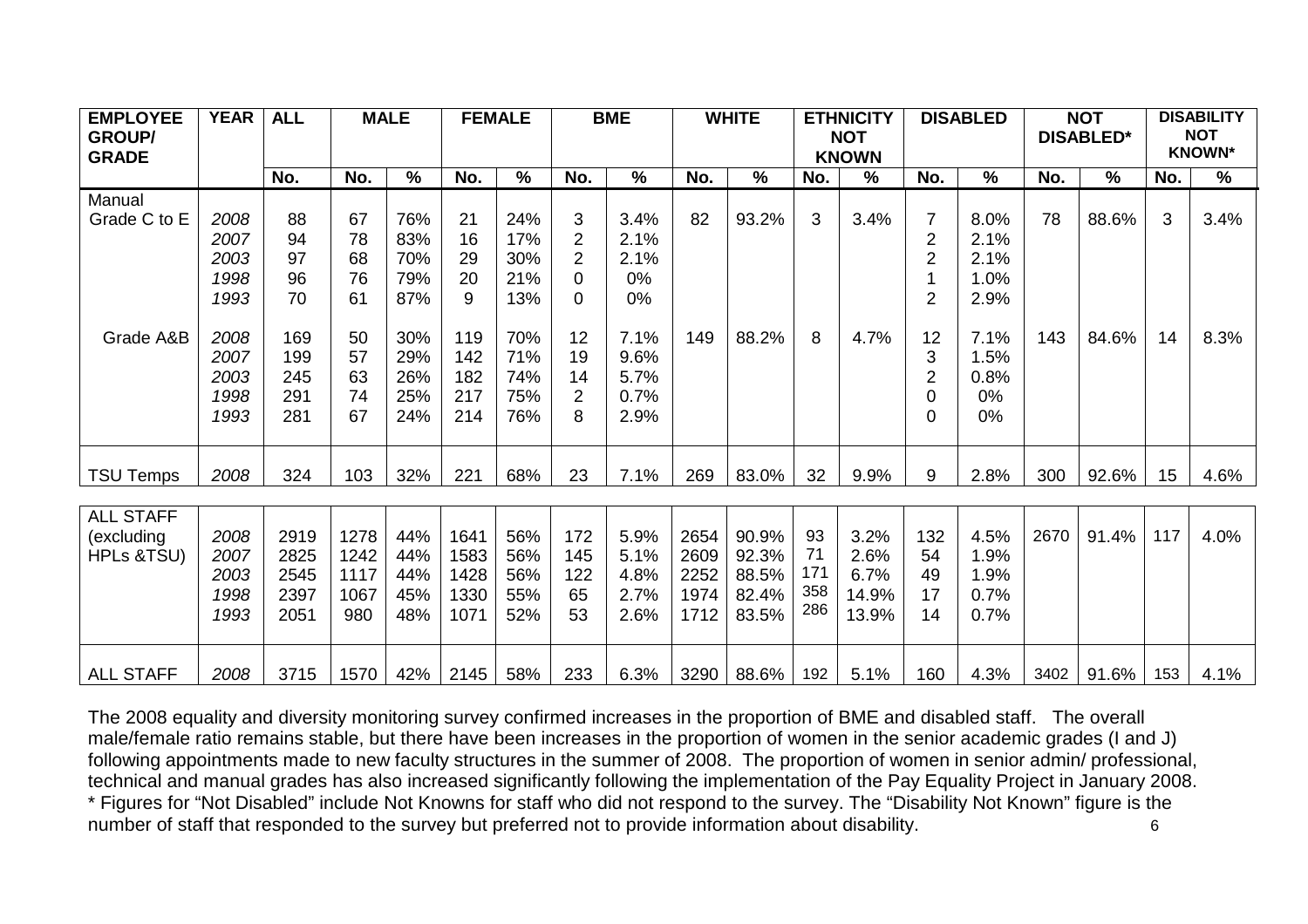# TABLE 3 – AGE ANALYSIS

| <b>AGE BAND</b> | <b>NUMBER</b> | <b>PERCENTAGE</b> |
|-----------------|---------------|-------------------|
| Under 20        | 13            | 0.3%              |
| $20 - 24$       | 144           | 3.9%              |
| $25 - 29$       | 334           | 9.0%              |
| 30-34           | 418           | 11.3%             |
| 35-39           | 453           | 12.2%             |
| 40-44           | 443           | 11.9%             |
| 45-49           | 506           | 13.6%             |
| 50-54           | 562           | 15.1%             |
| 55-59           | 485           | 13.1%             |
| 60-64           | 326           | 8.8%              |
| $65 +$          | 31            | 0.8%              |

This table shows that 37.8% of the workforce is over 50. The average age of a UWE employee is 44 years, and this is unchanged from 2007.

### TABLE 4 – SEXUAL ORIENTATION ANALYSIS

| <b>GROUP</b>                   | <b>NUMBER</b> | <b>PERCENTAGE</b> |
|--------------------------------|---------------|-------------------|
| <b>Bisexual</b>                | 18            | 0.5%              |
| Gay man                        | 25            | 0.7%              |
| Gay woman/lesbian              | 29            | 0.8%              |
| Heterosexual/straight          | 1594          | 42.9%             |
| Other                          | 5             | 0.1%              |
| Not declared/prefer not to say | 149           | 4.0%              |
| No data held                   | 1895          | 51.0%             |

This table shows that UWE has 2% of staff declaring as lesbian, gay or bisexual (LGB).

### TABLE 5 – RELIGION AND BELIEF ANALYSIS

| <b>GROUP</b>                   | <b>NUMBER</b> | <b>PERCENTAGE</b> |
|--------------------------------|---------------|-------------------|
| <b>Buddhist</b>                | 20            | 0.5%              |
| Christian                      | 794           | 21.4%             |
| Hindu                          | 15            | 0.4%              |
| Jewish                         | 10            | 0.3%              |
| Muslim                         | 21            | 0.6%              |
| Sikh                           | 3             | 0.1%              |
| Another faith/religion         | 68            | 1.8%              |
| No faith/religion              | 676           | 18.2%             |
| Not declared/prefer not to say | 213           | 5.7%              |
| No data held                   | 1895          | 51.0%             |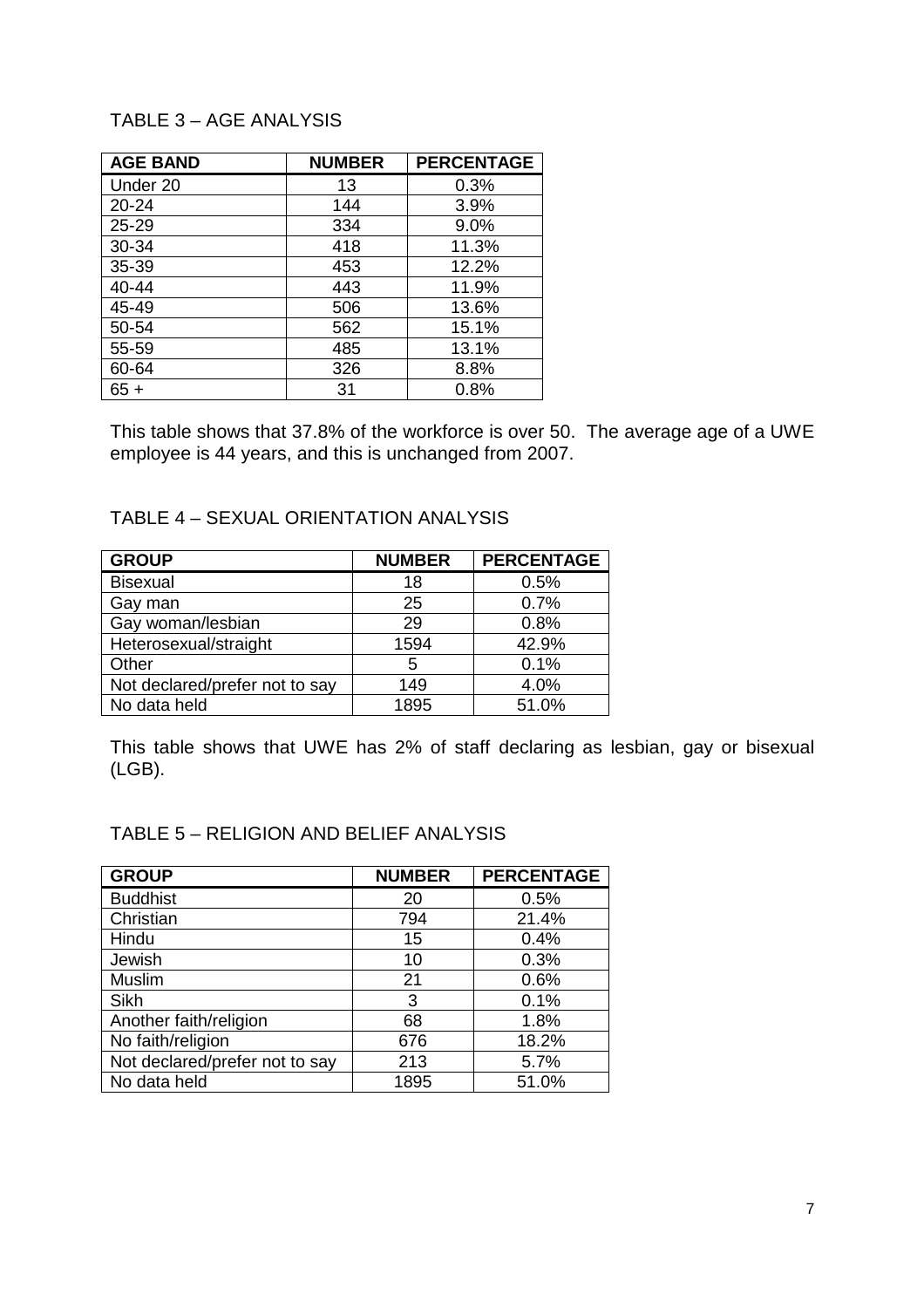# TABLE 6 – ETHNIC ORIGIN ANALYSIS

| <b>GROUP</b>            | <b>NUMBER</b> | <b>PERCENTAGE</b> |
|-------------------------|---------------|-------------------|
| Asian - Bangladeshi     | 12            | 0.3%              |
| Asian - Indian          | 32            | 0.9%              |
| Asian - Pakistani       | 14            | 0.4%              |
| Asian - Other           | 18            | 0.5%              |
| Black - African         | 21            | 0.6%              |
| Black - Caribbean       | 22            | 0.6%              |
| Black - Other           | 4             | 0.1%              |
| Chinese                 | 38            | 1.0%              |
| Mixed - White/African   | 4             | 0.1%              |
| Mixed - White/Asian     | 13            | 0.3%              |
| Mixed - White/Caribbean | 5             | 0.1%              |
| Mixed - Other           | 16            | 0.4%              |
| Other Ethnic background | 34            | 0.9%              |
| White - British         | 3027          | 81.5%             |
| White - Irish           | 37            | 1.0%              |
| White - Other           | 226           | 6.1%              |
| Prefer not to say       | 5             | 0.1%              |
| No data held            | 187           | 5.0%              |

The above table shows that UWE's declared BME staffing population is 6.3%.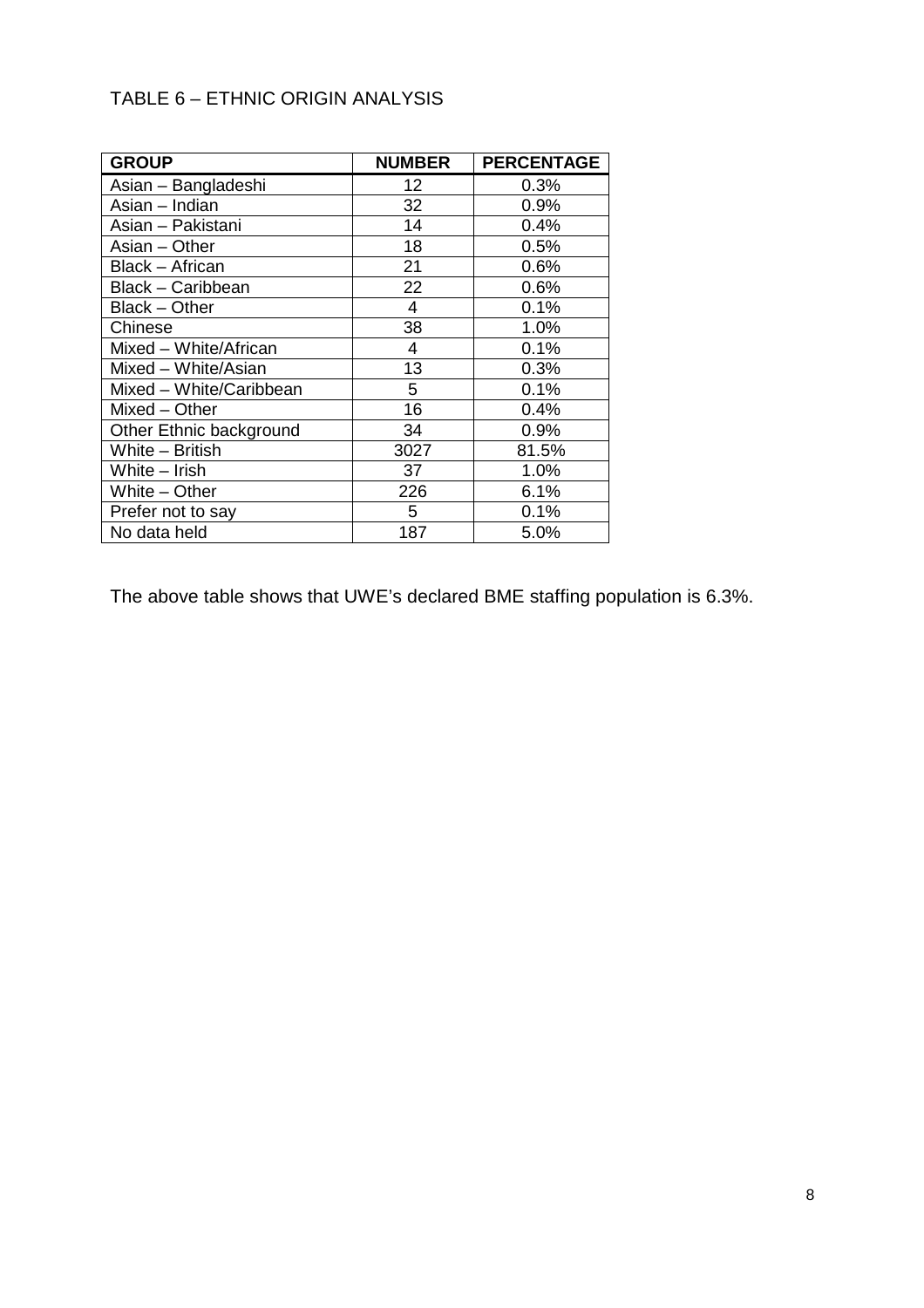# **Section 2 – Staff recruitment**

### **ALL MALE FEMALE BME WHITE ETHNICITY NOTKNOWNDISABLED NOT DISABLED\*No. No. % No. % No. % No. % No. % No. % No. %** <u>Oct 94-Sep95</u> Applied **Shortlisted** Appointed 673523392943144101812646%44%43%3641132116854%56%57%37614885.6%6.3%2.7%5727193325685.0%82.6%87.1%632258309.4%11.0%10.2%941321.4%0.6%0.7%66412326292998.6%99.4%99.3%<u> Oct 98-Sep99</u> Applied Shortlisted Appointed 57981250 301246543611143%35%37%332381419057%65%63%32354115.6%4.3%3.7%50711121 27087.5%89.7%89.7%40475207.0%6.0%6.6%518 $\Omega$ 0.9%0.6%0%57471242 30199.1%99.4%100%<u>Oct 02-Sep03</u> Applied **Shortlisted** Appointed 63011360409314259917950%44%44%315976123050%56%56%62090189.8%6.6%4.4%4694104629974.5%76.9%73.1%9872249215.7%16.5%22.5%24510.4%0.4%0.2%6277135540899.6%99.6%99.8%<u>Oct 06-Sep 07</u> Applied **Shortlisted** Appointed 48811158312262557116454%49%53%225658714846%51%47%8201272716.8%11.0%8.7%361795726674.1%82.6%85.3%44474199.1%6.4%6.1%215 $\Omega$ 0.4%0.4%0%4860115331299.6%99.6%100%<u>Oct 07-Sep 08</u> Applied **Shortlisted** Appointed 59891473367268366117345%45%47%330681219455%55%53%9191492515.3%10.1%6.8%4445119431474.2%81.1%85.6%6251302810.4%8.8%7.6%235 $\Omega$ 0.4%0.3%0%5966146836799.6%99.7%100%

# TABLE 7 – GENDER /ETHNICITY /DISABILITY ANALYSIS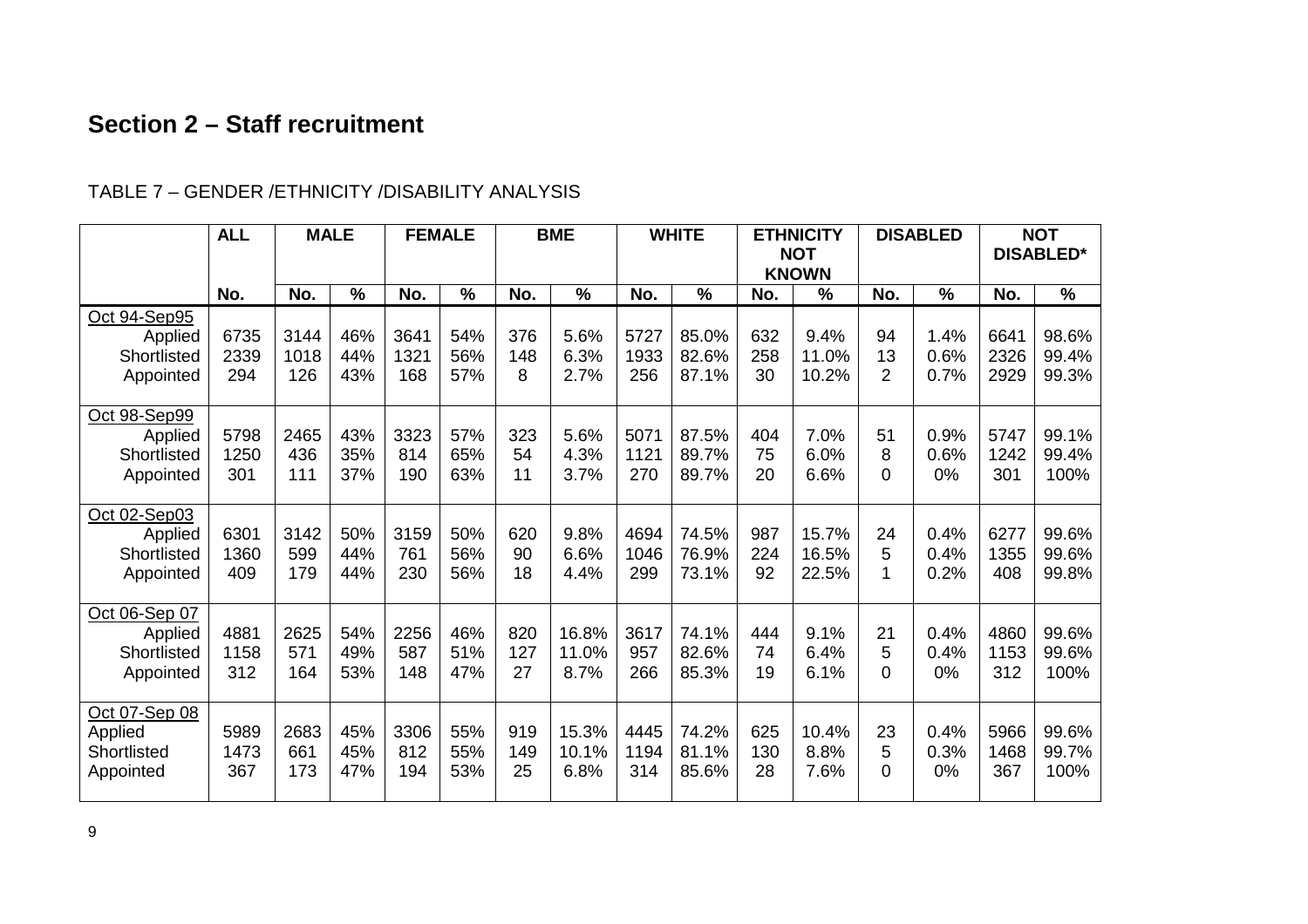The figures in table 7 above show that the success rate for female applicants through the recruitment process over the past 13 years is generally the same or better than for male applicants.

Figures for BME applicants show applications have increased in number over time, but consistently show <sup>a</sup> reduced success rate through the process; this needs further investigation.

The University continues to struggle to attract applicants declaring <sup>a</sup> disability and has consequently made very few appointments over the period. The new equality and diversity monitoring form will be implemented for staff recruitment and this may encourage more applicants to declare disabilities.

\* Figures for "Not Disabled" include applicants who did not provide data.

|               | <b>ALL</b> |     | <b>MALE</b> |     |     |     |       |     |       |     |       |     | <b>FEMALE</b> |     |       | <b>BME</b> |  | <b>WHITE</b> |  | <b>ETHNICITY</b> | <b>DISABLED</b> |  | <b>NOT</b> |  |  |  |  |  |  |  |                  |
|---------------|------------|-----|-------------|-----|-----|-----|-------|-----|-------|-----|-------|-----|---------------|-----|-------|------------|--|--------------|--|------------------|-----------------|--|------------|--|--|--|--|--|--|--|------------------|
|               |            |     |             |     |     |     |       |     |       |     |       |     | <b>KNOWN</b>  |     |       |            |  |              |  |                  | <b>NOT</b>      |  |            |  |  |  |  |  |  |  | <b>DISABLED*</b> |
|               | No.        | No. | %           | No. | %   | No. | %     | No. | %     | No. | %     | No. | %             | No. | %     |            |  |              |  |                  |                 |  |            |  |  |  |  |  |  |  |                  |
| Oct 06-Sep 07 |            |     |             |     |     |     |       |     |       |     |       |     |               |     |       |            |  |              |  |                  |                 |  |            |  |  |  |  |  |  |  |                  |
| Applied       | 650        | 230 | 35%         | 420 | 65% | 88  | 13.5% | 504 | 77.5% | 58  | 8.9%  |     | 0%            | 650 | 100%  |            |  |              |  |                  |                 |  |            |  |  |  |  |  |  |  |                  |
| Shortlisted   | 359        | 96  | 27%         | 263 | 73% | 26  | 7.2%  | 294 | 81.9% | 39  | 10.9% |     | 0%            | 359 | 100%  |            |  |              |  |                  |                 |  |            |  |  |  |  |  |  |  |                  |
| Appointed     | 177        | 47  | 27%         | 130 | 73% | 14  | 7.9%  | 143 | 80.8% | 20  | 11.3% |     | 0%            | 177 | 100%  |            |  |              |  |                  |                 |  |            |  |  |  |  |  |  |  |                  |
| Oct 07-Sep-08 |            |     |             |     |     |     |       |     |       |     |       |     |               |     |       |            |  |              |  |                  |                 |  |            |  |  |  |  |  |  |  |                  |
| Applied       | 718        | 238 | 33%         | 480 | 67% | 80  | 11.1% | 590 | 82.2% | 48  | 6.7%  |     | 1.0%          | 711 | 99.0% |            |  |              |  |                  |                 |  |            |  |  |  |  |  |  |  |                  |
| Shortlisted   | 352        | 96  | 27%         | 256 | 73% | 26  | 7.4%  | 299 | 84.9% | 27  | 7.7%  |     | 0.3%          | 351 | 99.7% |            |  |              |  |                  |                 |  |            |  |  |  |  |  |  |  |                  |
| Appointed     | 138        | 36  | 26%         | 102 | 74% | 9   | 6.5%  | 116 | 84.1% | 13  | 9.4%  |     | 0%            | 138 | 100%  |            |  |              |  |                  |                 |  |            |  |  |  |  |  |  |  |                  |
|               |            |     |             |     |     |     |       |     |       |     |       |     |               |     |       |            |  |              |  |                  |                 |  |            |  |  |  |  |  |  |  |                  |

TABLE 8 - RECRUITMENT TO THE TEMPORARY STAFF UNIT BANK

The figures in table 8 show that the same data patterns exist in the recruitment of temporary staff as for other recruitment. \* Figures for "Not Disabled" include applicants who did not provide data.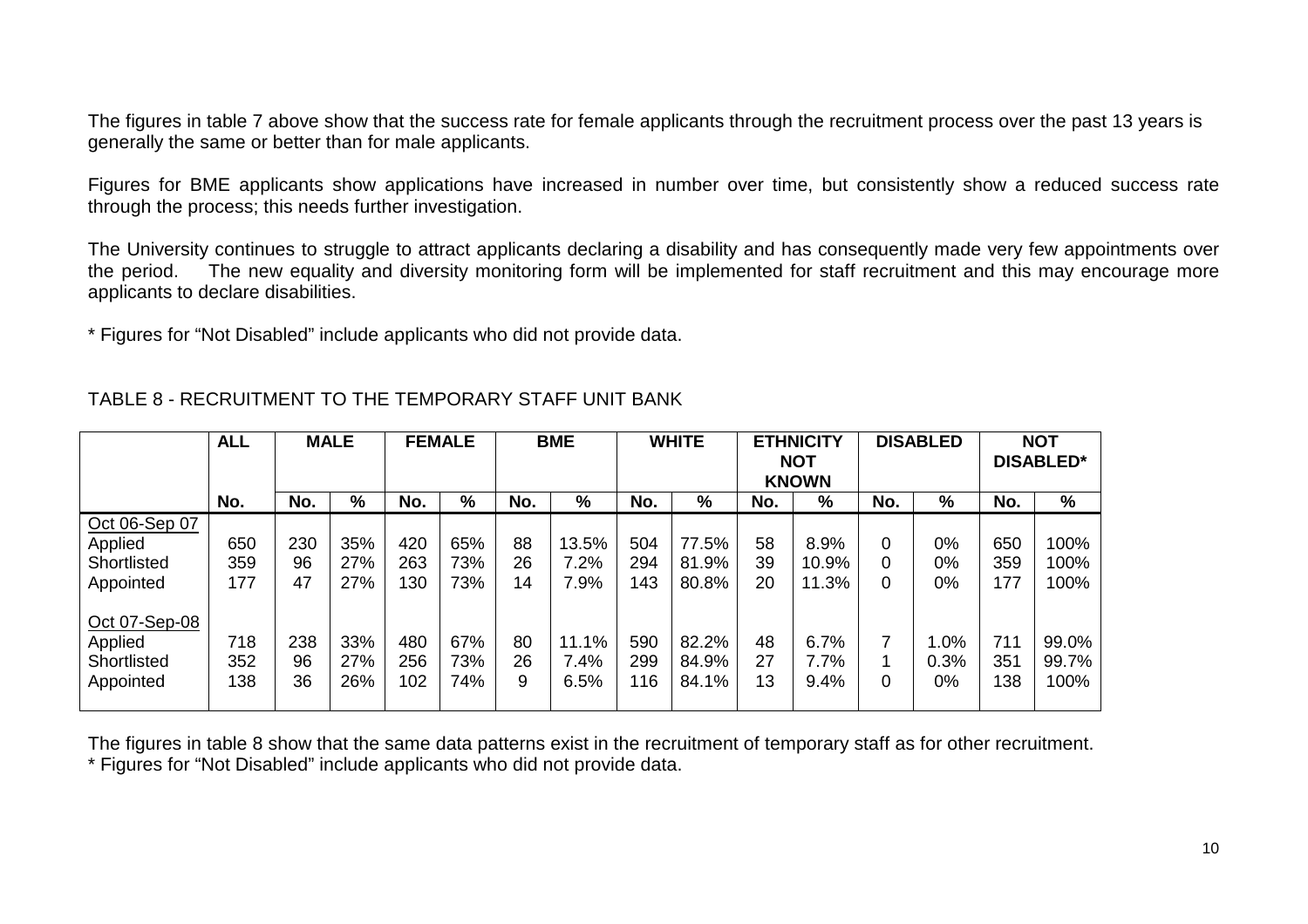# **Section 3 – Leavers**

| TABLE 9 – LEAVERS BY CATEGORY: 2008 |  |
|-------------------------------------|--|
|                                     |  |

| <b>LEAVER CATEGORY</b>     | <b>NUMBER</b> | <b>MALE</b>    | <b>FEMALE</b>  | <b>BME</b>     | <b>WHITE</b> | <b>ETHNICITY</b><br><b>NOT</b> | <b>DISABLED</b> | <b>NOT</b><br><b>DISABLED</b> |
|----------------------------|---------------|----------------|----------------|----------------|--------------|--------------------------------|-----------------|-------------------------------|
|                            |               |                |                |                |              | <b>KNOWN</b>                   |                 |                               |
| Resignation                | 142           | 58             | 84             | 11             | 127          | 4                              | 2               | 140                           |
| <b>Voluntary Severance</b> | 61            | 29             | 32             | $\Omega$       | 61           | 0                              | 6               | 55                            |
| End of fixed term contract | 45            | 27             | 18             | 6              | 38           |                                | 0               | 45                            |
| Age 65 retirement          | 26            | 13             | 13             | $\Omega$       | 26           | 0                              | $\Omega$        | 26                            |
| Early retirement           | 24            | 9              | 15             | $\overline{2}$ | 22           | 0                              | 0               | 24                            |
| Maternity leave non-return |               | 0              |                | $\Omega$       |              | $\Omega$                       | $\Omega$        |                               |
| III Health                 | 6             |                | 5              | $\Omega$       | 6            | $\Omega$                       | $\Omega$        | 6                             |
| Death                      | 5             | 4              |                | $\Omega$       | 5            | 0                              |                 | 4                             |
| <b>Dismissal</b>           |               | $\overline{2}$ | $\mathfrak{p}$ | $\Omega$       | 4            | $\overline{0}$                 | $\Omega$        | 4                             |
| Redundancy                 |               | $\overline{0}$ |                | $\Omega$       |              | 0                              | 0               |                               |
| <b>ALL LEAVERS</b>         | 321           | 143            | 178            | 19             | 297          | 5                              | 9               | 312                           |

### **Notes**

The analysis excludes hourly paid and temporary staff.

Figures for "Not Disabled" include staff who have not provided data.

The rate of leaving by gender/BME/disabled staff is broadly in proportion to their population.

The data shows an annual turnover rate of 9.6% (excluding fixed term contract expiry).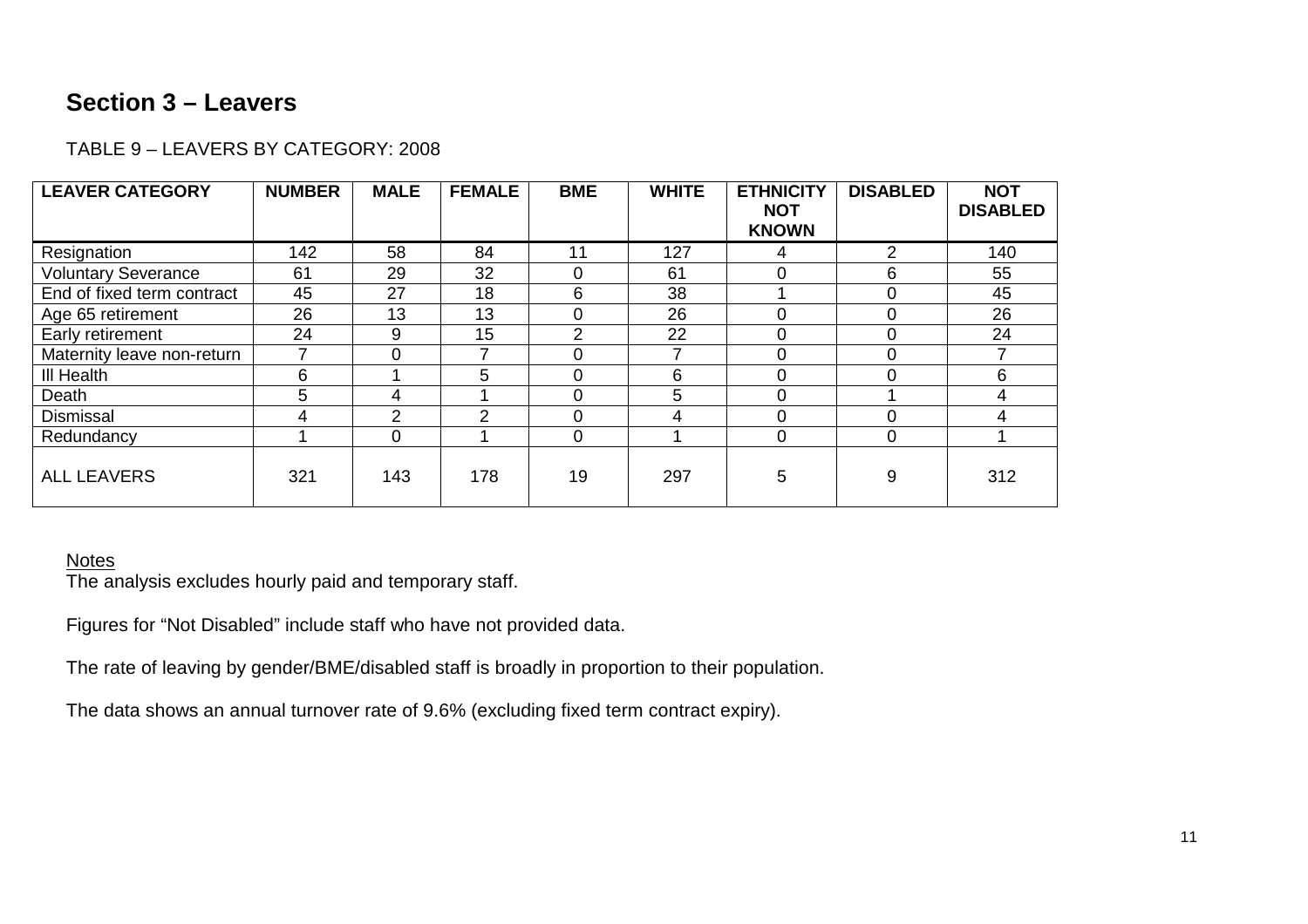# TABLE 10 – REASONS FOR LEAVING UWE: 2008

| <b>REASON</b>                | <b>ACADEMIC +</b><br><b>SENIOR</b><br><b>MANAGEMENT</b> | <b>ADMINISTRATIVE /</b><br><b>PROFESSIONAL /</b><br><b>TECHNICAL</b> | <b>MANUAL</b> | <b>TOTALS</b>   |
|------------------------------|---------------------------------------------------------|----------------------------------------------------------------------|---------------|-----------------|
| Moving from area             | 4                                                       | 10                                                                   |               | 14              |
| Return to education          | $\overline{0}$                                          | 3                                                                    |               | 3               |
| Giving up employment         | $\overline{5}$                                          | $\overline{8}$                                                       |               | $\overline{13}$ |
| Personal/domestic            | $\overline{5}$                                          | $9\,$                                                                |               | 14              |
| Promotion/career             | $\overline{14}$                                         | $\overline{11}$                                                      |               | 25              |
| development                  |                                                         |                                                                      |               |                 |
| Travel problems              | 5                                                       | 5                                                                    |               | 10              |
| Physical work                | 1                                                       | $\overline{1}$                                                       |               | $\overline{2}$  |
| environment                  |                                                         |                                                                      |               |                 |
| Organisational culture       | 5                                                       | 8                                                                    |               | 13              |
| Management style             | 4                                                       | 9                                                                    |               | 13              |
| Working relations            |                                                         | $\overline{4}$                                                       |               | $\overline{5}$  |
| Workload/stress              | 5                                                       | 8                                                                    |               | 13              |
| <b>Conditions of service</b> |                                                         | 1                                                                    |               | $\overline{2}$  |
| <b>Discrimination</b>        | 1                                                       | $\overline{0}$                                                       |               | $\overline{1}$  |
| Retirement                   | 10                                                      | 16                                                                   | 1             | $\overline{27}$ |
| Redundancy                   | 10                                                      | $\overline{4}$                                                       |               | 14              |
| III health                   | 1                                                       | 3                                                                    |               | 4               |
| End of fixed term contract   | 6                                                       | 3                                                                    |               | $\overline{9}$  |
| Greater job satisfaction     | $\overline{6}$                                          | 14                                                                   |               | $\overline{20}$ |
| <b>Personal satisfaction</b> | 4                                                       | 16                                                                   |               | 20              |
| More training &              | $\overline{2}$                                          | 5                                                                    |               | $\overline{7}$  |
| development                  |                                                         |                                                                      |               |                 |
| Better career prospects      | 5                                                       | 12                                                                   |               | 17              |
| Better service conditions    | $\overline{2}$                                          | $\overline{3}$                                                       |               | 5               |
| Higher salary                | 6                                                       | 12                                                                   |               | 18              |
| Change of work pattern       | $\overline{7}$                                          | $\overline{7}$                                                       |               | 14              |

| ES.<br>DE.<br>$\Lambda^{\prime}$<br><u>ეფ%, </u><br>ות ר<br>:SPONS<br>--<br>$\mathbf{r}$<br>R A<br>↖∟ | $^{\circ}$ $\frac{1}{2}$ $\frac{1}{2}$<br>--<br><u>__</u><br>ບປ | ' ' | $^{\prime}34\%$<br>۸۵ |
|-------------------------------------------------------------------------------------------------------|-----------------------------------------------------------------|-----|-----------------------|

Notes:

Data is taken from exit questionnaires completed by staff leaving the University.

310 questionnaires were sent out in this 12 month period.

Leavers can indicate more than one reason for leaving.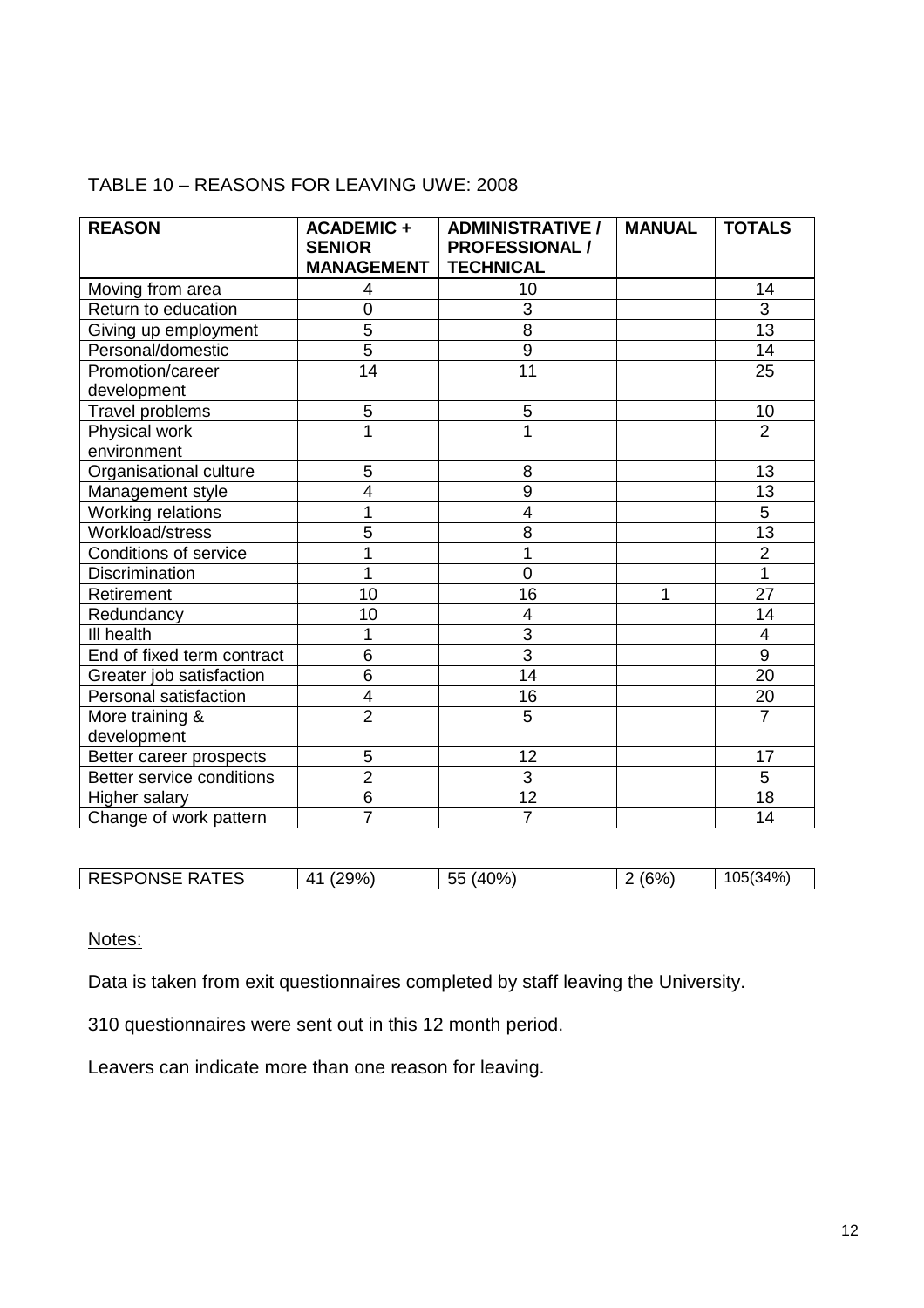# **Section 4 –Staff development and career progression**

| Year | ALL  |     | <b>MALE</b> |      | <b>FEMALE</b> | <b>BME</b> |               | <b>WHITE</b> |       | <b>ETHNICITY</b><br><b>NOT KNOWN</b> |      | <b>DISABLED</b> |    | <b>NOT</b><br><b>DISABLED*</b> |               |
|------|------|-----|-------------|------|---------------|------------|---------------|--------------|-------|--------------------------------------|------|-----------------|----|--------------------------------|---------------|
|      | No.  | No. | %           | No.  | %             | No.        | $\frac{0}{0}$ | No.          | %     | No.                                  | %    | No.             | %  | No.                            | $\frac{0}{0}$ |
| 2008 | 2861 | 808 | 28%         | 2053 | 72%           | 148        | 5.2%          | 2615         | 91.4% | 98                                   | 3.4% | 49              | 7% | 2812                           | 98.3%         |

TABLE 11 – INTERNAL TRAINING ATTENDANCES

The UWE workforce is: 57% female, 6.0% BME and 4.3% disabled. In 2008 internal training attendances were made up of <sup>a</sup> significantly higher proportion of female staff, <sup>a</sup> marginally lower proportion of BME staff and <sup>a</sup> significantly lower proportion of disabled staff.

TABLE 12 – CAREER PROGRESSION ANALYSIS

| <b>YEAR</b> |           | <b>TOTAL</b> |     | <b>MALE</b> |           | <b>FEMALE</b> |    | <b>BME</b> |           | <b>WHITE</b> | <b>ETHNICITY</b> |                  |           | <b>DISABLED</b> |     | <b>NOT</b>      |
|-------------|-----------|--------------|-----|-------------|-----------|---------------|----|------------|-----------|--------------|------------------|------------------|-----------|-----------------|-----|-----------------|
|             |           |              |     |             |           |               |    |            |           |              |                  | <b>NOT KNOWN</b> |           |                 |     | <b>DISABLED</b> |
|             | <b>No</b> | %            | No  | %           | <b>No</b> | %             | No | %          | <b>No</b> | %            | No.              | %                | <b>No</b> | %               | No. | %               |
|             |           |              |     |             |           |               |    |            |           |              |                  |                  |           |                 |     |                 |
| 2008        | 312       | 10.7%        | 134 | 10.5%       | 178       | 10.9%         | 10 | 5.8%       | 294       | 11.1%        | 8                | 9.1%             | 13        | 9.8%            | 299 | 10.8%           |
| 2007        | 217       | $7.7\%$      | 72  | 5.8%        | 145       | 9.2%          | 10 | 6.9%       | 201       | 7.7%         | 6                | 8.5%             | 3         | 5.6%            | 214 | 7.7%            |
| 2006        | 311       | 11.3%        | 122 | 10.4%       | 189       | 12.1%         |    | $2\%$      | 290       | 11.5%        | 10               | 14.1%            | 4         | $7.3\%$         | 307 | 11.4%           |
| 2005        | 259       | 9.6%         | 95  | 8.1%        | 164       | 10.8%         | 15 | $.2\%$     | 242       | 9.7%         | 2                | 2.7%             | 4         | 8.0%            | 255 | 9.7%            |
| 2004        | 251       | 9.4%         | 113 | 9.7%        | 138       | 9.2%          | 9  | 6.7%       | 235       | 9.6%         |                  | 9.5%             | 4         | 7.8%            | 247 | 9.4%            |
| 2003        | 237       | 9.3%         | 77  | 6.9%        | 160       | 11.2%         | 10 | 8.2%       | 218       | 9.7%         | 9                | 5.3%             |           | 2.0%            | 237 | 9.5%            |
|             |           |              |     |             |           |               |    |            |           |              |                  |                  |           |                 |     |                 |

(% indicates the proportion of the particular group having career progression, not the proportion of all the progression occurrences).

Over the last 5 years career progression opportunities have been taken up in slightly higher proportion by female staff compared to male staff, in lower proportion by BME staff compared to white staff, and in lower proportion by known disabled staff. The data analysed by each type of career progression opportunity (promotion, regrading, secondment, and temporary up-grade) is shown in table 13 below.

\* Figures for "Not Disabled" include staff who have not provided data.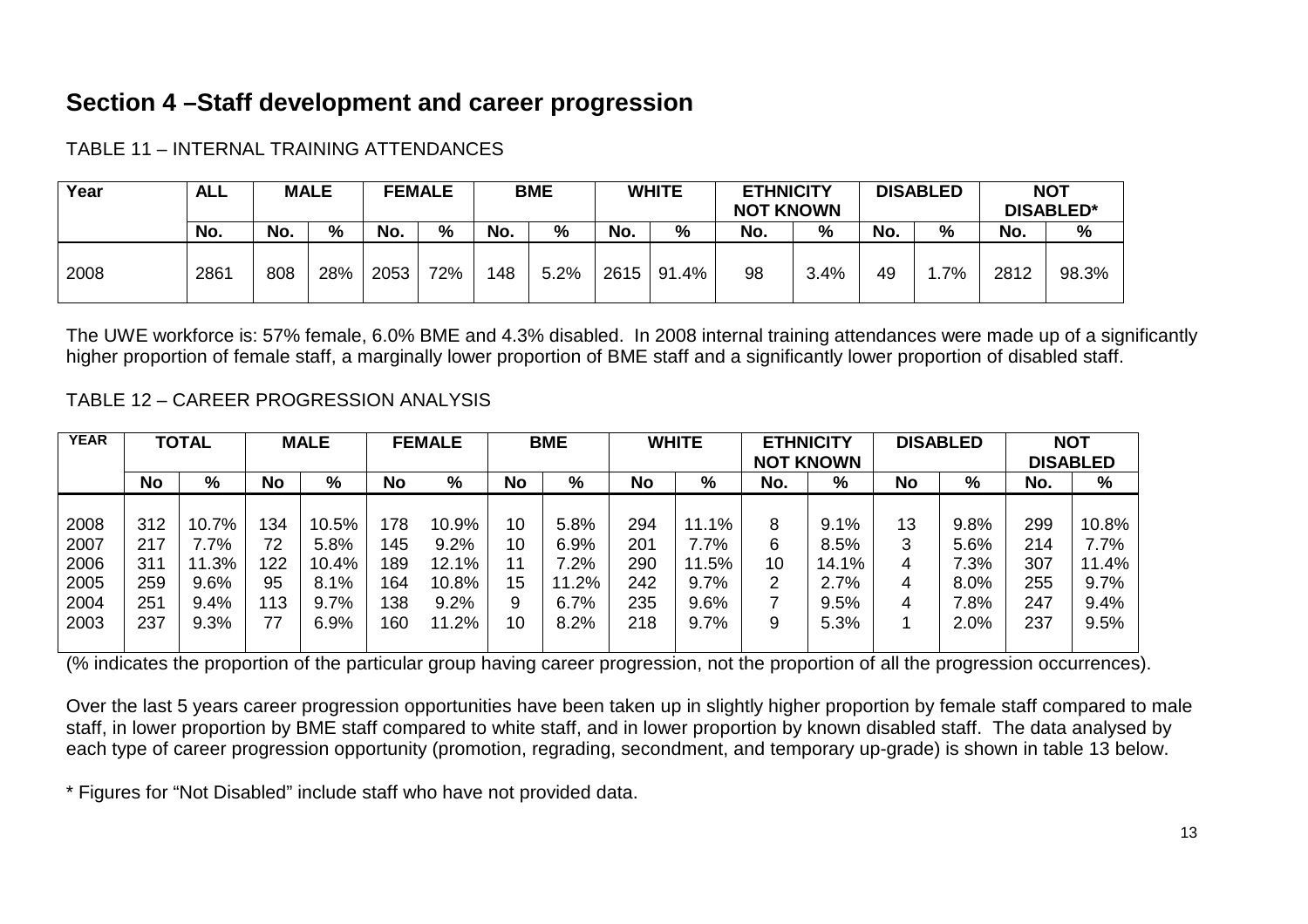# TABLE 13 – CAREER PROGRESSION ANALYSIS BY TYPE

| <b>TYPE</b>          | <b>YEA</b><br>R                              |                                     | <b>TOTAL</b>                                 |                                                               | <b>MALE</b>                                  |                                  | <b>FEMALE</b>                                |                                                                                                   | <b>BME</b>                                   |                                     | <b>WHITE</b>                                 |                                                                  | <b>ETHNICITY</b><br><b>NOT KNOWN</b>         |                                                                              | <b>DISABLED</b>                              |                                     | <b>NOT</b><br><b>DISABLED*</b>               |
|----------------------|----------------------------------------------|-------------------------------------|----------------------------------------------|---------------------------------------------------------------|----------------------------------------------|----------------------------------|----------------------------------------------|---------------------------------------------------------------------------------------------------|----------------------------------------------|-------------------------------------|----------------------------------------------|------------------------------------------------------------------|----------------------------------------------|------------------------------------------------------------------------------|----------------------------------------------|-------------------------------------|----------------------------------------------|
|                      |                                              | <b>No</b>                           | $\frac{0}{0}$                                | <b>No</b>                                                     | $\%$                                         | <b>No</b>                        | %                                            | <b>No</b>                                                                                         | $\%$                                         | <b>No</b>                           | $\%$                                         | No.                                                              | $\%$                                         | <b>No</b>                                                                    | $\%$                                         | <b>No</b>                           | $\%$                                         |
| Promotion            | 2008<br>2007<br>2006<br>2005<br>2004<br>2003 | 63<br>64<br>68<br>50<br>59<br>76    | 2.2%<br>2.3%<br>2.5%<br>1.9%<br>2.2%<br>3.0% | 23<br>22<br>20<br>13<br>23<br>23                              | 1.8%<br>1.8%<br>1.7%<br>1.1%<br>2.0%<br>2.1% | 40<br>42<br>48<br>37<br>36<br>53 | 2.5%<br>2.7%<br>3.1%<br>2.4%<br>2.4%<br>3.7% | 0<br>4<br>3<br>$\overline{4}$                                                                     | 0%<br>2.8%<br>2.0%<br>0.7%<br>0.7%<br>3.3%   | 61<br>57<br>62<br>48<br>56<br>68    | 2.3%<br>2.2%<br>2.5%<br>1.9%<br>2.3%<br>3.0% | $\overline{2}$<br>3<br>3<br>$\overline{2}$<br>4                  | 2.3%<br>4.2%<br>4.2%<br>1.4%<br>2.7%<br>2.3% | $\overline{2}$<br>1<br>$\mathbf{1}$<br>$\pmb{0}$<br>$\pmb{0}$<br>$\mathbf 0$ | 1.5%<br>1.9%<br>1.8%<br>0%<br>0%<br>0%       | 61<br>63<br>67<br>50<br>59<br>76    | 2.3%<br>2.3%<br>2.5%<br>1.9%<br>2.3%<br>3.0% |
| Regrading            | 2008<br>2007<br>2006<br>2005<br>2004<br>2003 | 47<br>64<br>118<br>139<br>144<br>99 | 1.6%<br>2.3%<br>4.3%<br>5.2%<br>5.4%<br>3.9% | 26<br>22<br>54<br>50<br>75<br>36                              | 2.0%<br>1.8%<br>4.6%<br>4.3%<br>6.4%<br>3.2% | 21<br>42<br>64<br>89<br>69<br>63 | 1.3%<br>3.4%<br>5.4%<br>7.6%<br>4.6%<br>4.4% | 6<br>$\overline{2}$<br>$\overline{\mathbf{4}}$<br>11<br>$\overline{\mathbf{4}}$<br>$\overline{2}$ | 3.5%<br>1.4%<br>2.6%<br>8.2%<br>3.0%<br>1.6% | 40<br>61<br>111<br>127<br>136<br>96 | 1.5%<br>2.3%<br>4.4%<br>5.1%<br>5.5%<br>4.3% | 3<br>4<br>$\mathbf{1}$                                           | 1.1%<br>1.4%<br>4.2%<br>1.4%<br>5.4%<br>0.6% | 3<br>$\overline{1}$<br>3<br>3<br>$\overline{4}$<br>$\mathbf{1}$              | 2.3%<br>1.9%<br>5.5%<br>6.0%<br>7.8%<br>2.0% | 44<br>63<br>115<br>136<br>140<br>98 | 1.7%<br>2.3%<br>4.3%<br>5.1%<br>5.4%<br>3.9% |
| Secondment           | 2008<br>2007<br>2006<br>2005<br>2004<br>2003 | 138<br>20<br>21<br>12<br>12<br>25   | 4.8%<br>0.7%<br>0.8%<br>0.4%<br>0.5%<br>1.0% | 60<br>$\overline{4}$<br>$\overline{2}$<br>$\overline{7}$<br>6 | 4.7%<br>0.3%<br>0.1%<br>0.2%<br>0.6%<br>0.5% | 78<br>16<br>20<br>10<br>5<br>19  | 4.8%<br>1.0%<br>1.3%<br>0.7%<br>0.3%<br>1.3% | 3<br>1<br>$\overline{2}$<br>$\Omega$<br>0<br>1                                                    | 1.7%<br>0.7%<br>1.3%<br>0%<br>0%<br>0.8%     | 131<br>19<br>19<br>12<br>12<br>24   | 5.0%<br>0.7%<br>0.8%<br>0.5%<br>0.5%<br>1.1% | 4<br>$\mathbf 0$<br>0<br>$\mathbf 0$<br>$\pmb{0}$<br>$\mathbf 0$ | 4.5%<br>0%<br>0%<br>0%<br>0%<br>0%           | 4<br>$\pmb{0}$<br>$\pmb{0}$<br>$\pmb{0}$<br>$\pmb{0}$<br>$\pmb{0}$           | 3.0%<br>0%<br>0%<br>0%<br>0%<br>0%           | 134<br>20<br>21<br>12<br>12<br>25   | 5.0%<br>0.7%<br>0.8%<br>0.5%<br>0.5%<br>1.0% |
| Temporary<br>Upgrade | 2008<br>2007<br>2006<br>2005<br>2004<br>2003 | 64<br>69<br>104<br>58<br>36<br>37   | 2.2%<br>2.4%<br>3.8%<br>2.2%<br>1.4%<br>1.5% | 25<br>24<br>47<br>30<br>8<br>12                               | 2.0%<br>1.9%<br>4.0%<br>2.6%<br>0.7%<br>1.1% | 39<br>45<br>57<br>28<br>28<br>25 | 2.4%<br>2.8%<br>3.6%<br>1.8%<br>1.9%<br>1.8% | 1<br>$\mathfrak{S}$<br>$\overline{2}$<br>3<br>4<br>3                                              | 0.6%<br>2.1%<br>1.3%<br>2.2%<br>3.0%<br>2.5% | 62<br>64<br>98<br>55<br>31<br>30    | 2.3%<br>2.5%<br>3.9%<br>2.2%<br>1.3%<br>1.3% | $\overline{2}$<br>4<br>0<br>4                                    | 1.1%<br>2.8%<br>5.6%<br>0%<br>1.4%<br>2.3%   | 4<br>$\mathbf{1}$<br>$\pmb{0}$<br>$\mathbf{1}$<br>$\pmb{0}$<br>$\mathbf 0$   | 3.0%<br>1.9%<br>0%<br>2.0%<br>0%<br>0%       | 60<br>68<br>104<br>57<br>36<br>37   | 2.2%<br>2.5%<br>3.9%<br>2.2%<br>1.4%<br>1.5% |

The increase in secondments in 2008 is mainly due to appointments made to I and J grade academic management posts in the new faculties.

\* Figures for "Not Disabled" include staff who have not provided data. <sup>14</sup>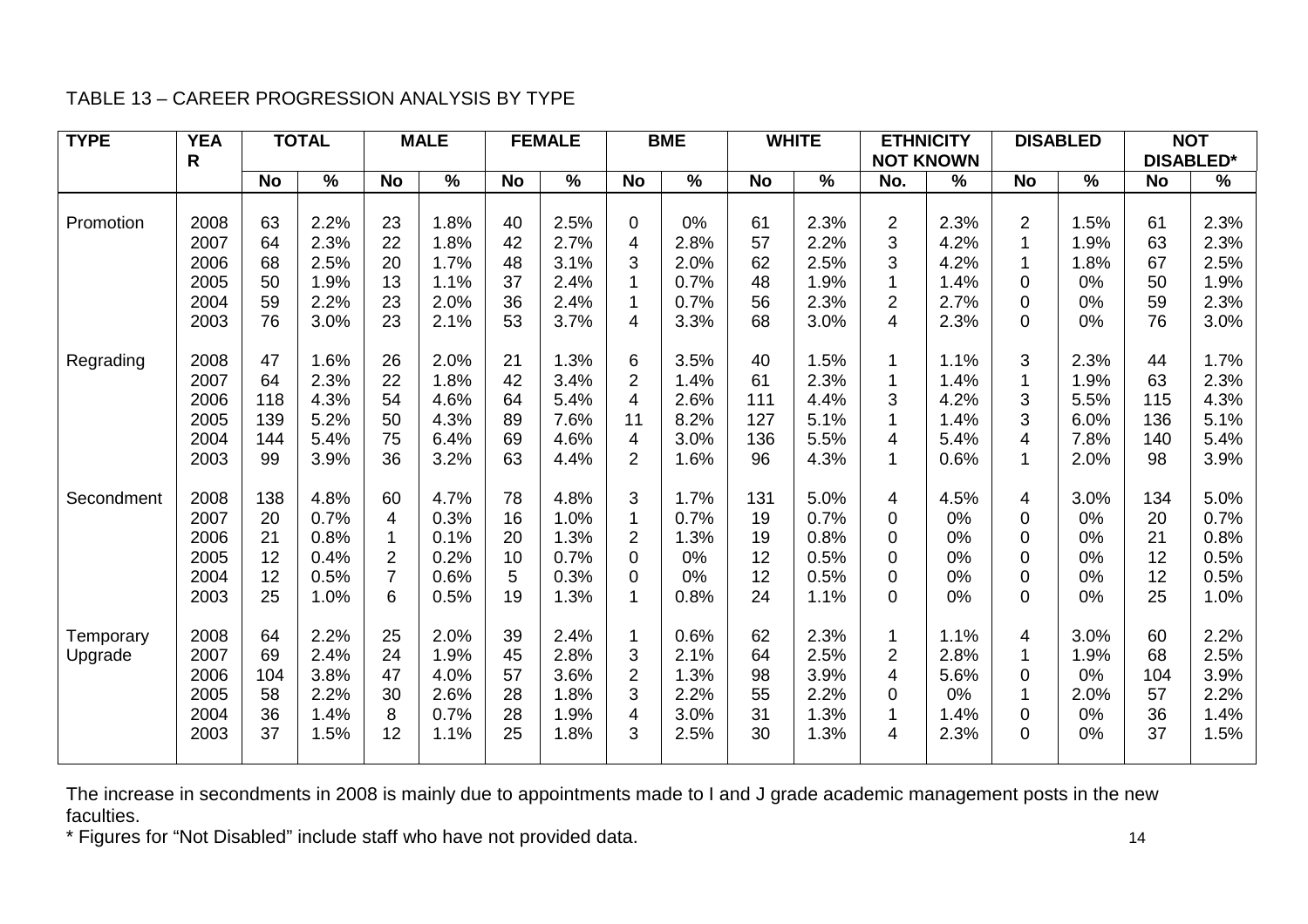# **Section 5 – Formal procedures**

TABLE 14 – STAFF GRIEVANCES

| <b>YEAR</b> | <b>ALL</b> | <b>MALE</b> |     |        | <b>FEMALE</b> | <b>BME</b> |    | <b>WHITE</b> |       | <b>ETHNICITY</b><br><b>NOT KNOWN</b> |    | <b>DISABLED</b> |       | <b>NOT</b><br><b>DISABLED*</b> |               |
|-------------|------------|-------------|-----|--------|---------------|------------|----|--------------|-------|--------------------------------------|----|-----------------|-------|--------------------------------|---------------|
|             | No.        | No.         | %   | No.    | %             | No.        | %  | No.          | %     | No.                                  | %  | No.             | %     | No.                            | $\frac{0}{0}$ |
| 2008        | 13         |             | 38% | Ω<br>O | 62%           |            | 7% | 12           | 92.3% | 0                                    | 0% |                 | 23.1% | 10                             | 76.9%         |

The number of formal grievances in the year is low and therefore it is difficult to ascribe statistical significance to the data. The UWE workforce (including HPLs and TSU) is: 58% female, 6.3% BME and 4.3% disabled, therefore in 2008 staff grievances were brought by <sup>a</sup> marginally higher proportion of female staff and BME staff, and <sup>a</sup> significantly higher proportion of disabled staff.

\* Figures for "Not Disabled" include staff who have not provided data.

### TABLE 15 – STAFF DISCIPLINARIES

| YEAR/TYPE     | <b>ALL</b> |     | <b>MALE</b> |        | <b>FEMALE</b> |        | <b>BME</b> |     | <b>WHITE</b> | <b>ETHNICITY</b> |    |     | <b>DISABLED</b> |        | <b>NOT</b>       |
|---------------|------------|-----|-------------|--------|---------------|--------|------------|-----|--------------|------------------|----|-----|-----------------|--------|------------------|
|               |            |     |             |        |               |        |            |     |              | <b>NOT KNOWN</b> |    |     |                 |        | <b>DISABLED*</b> |
|               | No.        | No. | %           | No.    | %             | No.    | %          | No. | %            | No.              | %  | No. | %               | No.    | %                |
| 2008          |            |     |             |        |               |        |            |     |              |                  |    |     |                 |        |                  |
| Conduct       | 9          | 6   |             | ົ<br>v |               | ◠<br>▃ |            |     |              |                  |    |     |                 | 9      |                  |
| Capability    | ົ          |     |             | ◠      |               |        |            |     |              |                  |    |     |                 |        |                  |
| Performance   | ◠          | ≏   |             | 0      |               | u      |            | 3   |              |                  |    |     |                 | ⌒<br>∼ |                  |
|               |            |     |             |        |               |        |            |     |              |                  |    |     |                 |        |                  |
| <b>TOTALS</b> | 14         | 9   | 64%         | 5      | 36%           | 3      | 21.4%      | 11  | 78.6%        |                  | 0% | ົ   | 14.3%           | 12     | 85.7%            |

The number for formal cases in the year is low so it is difficult to ascribe statistical significant to the data. The UWE workforce (including HPLs and TSU) is: 58% female, 6.3% BME and 4.3% disabled. Therefore in 2008 formal procedures were initiated for <sup>a</sup> significantly lower proportion of female staff, and <sup>a</sup> significantly higher proportion of BME staff and disabled staff.

\* Figures for "Not Disabled" include staff who have not provided data.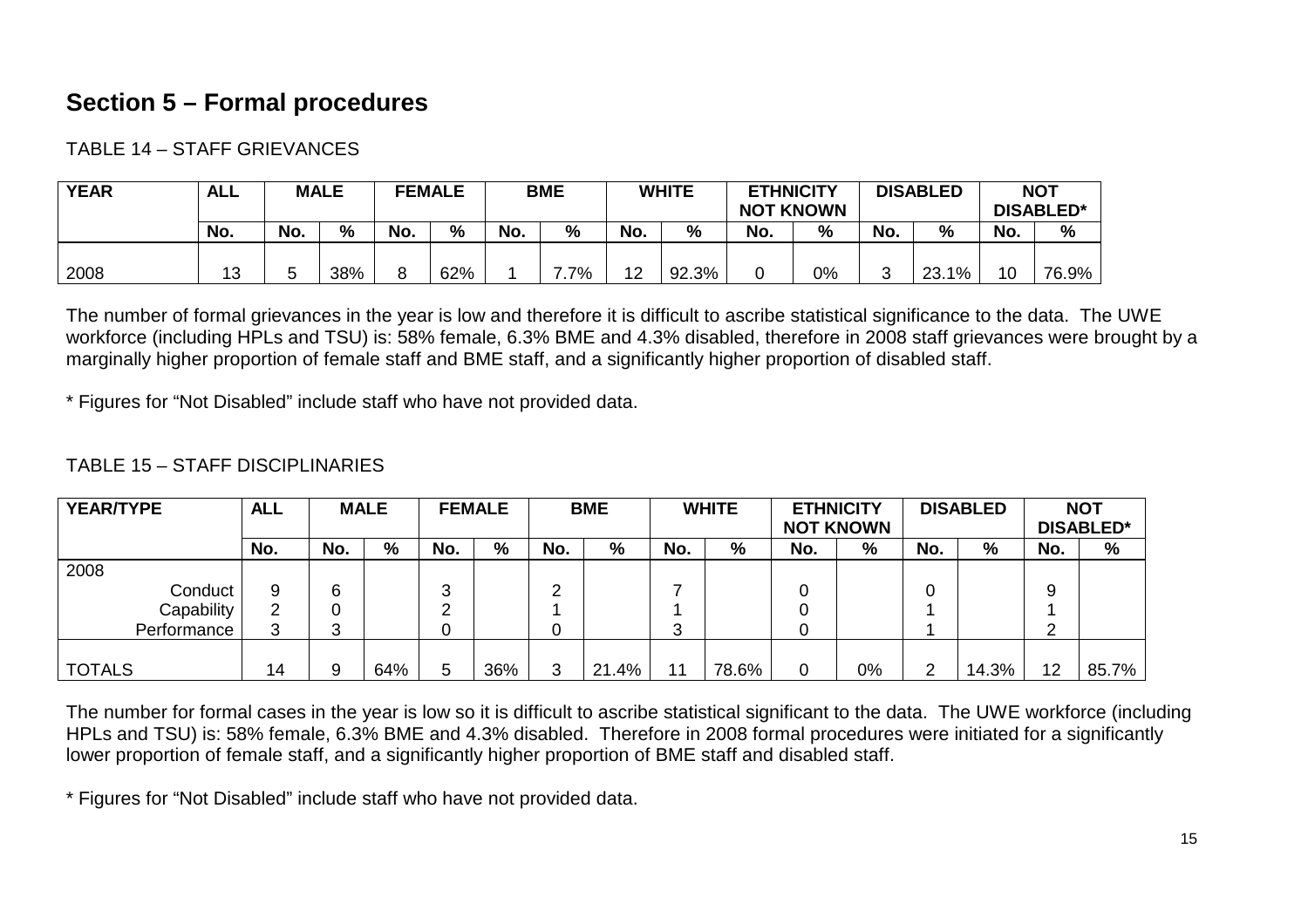# **Section 6 – Sickness absence**

# TABLE 16 - SICKNESS ABSENCE RATES BY FACULTY/SERVICE

October 2007 to September 2008

| <b>FACULTY/SERVICE</b>              | <b>DAYS LOST</b> | <b>ABSENCE</b> | <b>INCIDENTS</b> |
|-------------------------------------|------------------|----------------|------------------|
|                                     |                  | <b>RATE</b>    |                  |
| <b>Bristol Business School</b>      | 566              | 1.83%          | 131              |
| <b>Creative Arts</b>                | 940              | 1.18%          | 178              |
| Environment & Technology            | 2,270            | 1.78%          | 452              |
| <b>Health &amp; Life Sciences</b>   | 3,687            | 2.45%          | 485              |
| Social Sciences & Humanities        | 1,929            | 1.81%          | 438              |
| <b>ALL FACULTIES</b>                |                  | 1.94%          |                  |
|                                     |                  |                |                  |
| Academic Registry                   | 229              | 2.14%          | 103              |
| Admissions & International Rct.     | 128              | 1.75%          | 50               |
| Directorate*                        | 316              | 3.64%          | 24               |
| Facilities - House Services         | 6053             | 5.72%          | 826              |
| <b>Facilities - Estates</b>         | 381              | 3.29%          | 88               |
| Finance                             | 294              | 2.01%          | 70               |
| <b>Human Resources</b>              | 305              | 2.57%          | 84               |
| <b>IT Services</b>                  | 726              | 2.76%          | 235              |
| <b>Library Services</b>             | 1043             | 2.70%          | 408              |
| Marketing & Communications          | 70               | 1.14%          | 39               |
| <b>Outreach Centre</b>              | 29               | 1.16%          | 12               |
| Research, Business & Innovation     | 139              | 1.26%          | 85               |
| Secretariat                         | 33               | 3.15%          | 8                |
| <b>Student Services</b>             | 351              | 2.13%          | 125              |
| <b>ALL SERVICES</b>                 |                  | 3.71%          |                  |
|                                     |                  |                |                  |
| All services excluding manual staff |                  | 2.61%          |                  |
| Manual staff only                   |                  | 6.86%          |                  |
| <b>ALL UWE STAFF</b>                | 19,489           | 2.53%          | 3,841            |

Compared to the previous year, sickness in Faculties has increased slightly from 1.62%, sickness in Services has reduced from 3.84%, and manual staff sickness has increased from 6.33%.

\*Includes Planning & Business Intelligence and Dean of Students.